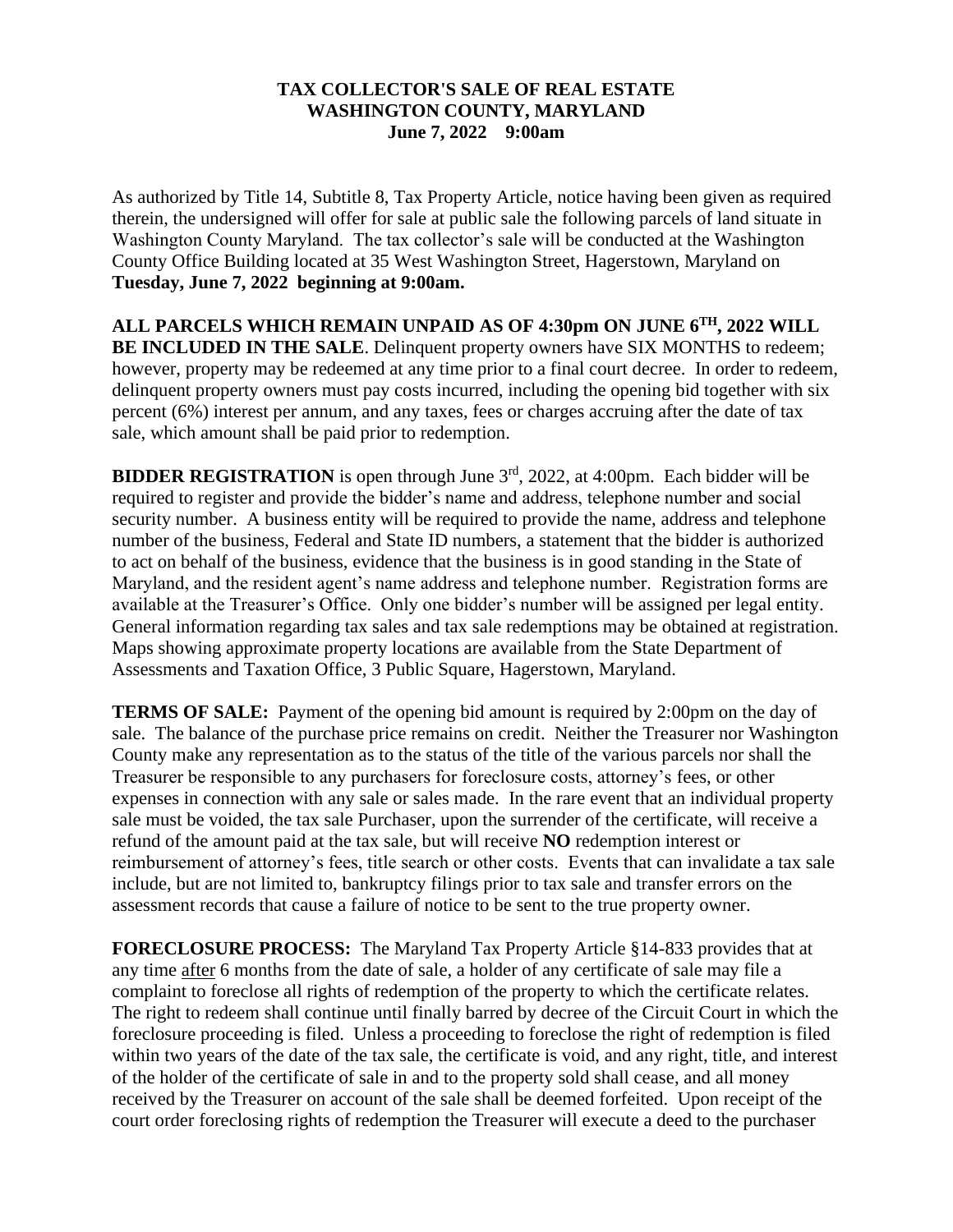only after the balance of the purchase price together with all taxes and interest accruing after the date of sale have been paid.

Questions regarding the Washington County tax collector's sale should be directed to the Washington County Treasurer's Office at 240-313-2110.

| Todd L. Hershey, | Christopher Joliet, Esquire                                            | J.G. Cochran,             |
|------------------|------------------------------------------------------------------------|---------------------------|
| Treasurer        | Attorney for the County Treasurer                                      | Auctioneer and Assoc. Ltd |
|                  | 35 W. Washington St. 223 North Prospect Street Suite 303 Boonsboro, MD |                           |
| Hagerstown MD    | Hagerstown, MD                                                         |                           |

Properties listed in the tax collector's sale include parcels of land situate in Washington County Maryland and shown on the assessment rolls as follows:

### **DISTRICT ONE**

Account No.: 01-001299 Assessment: \$137,400 Opening Bid: \$1,983.69 Desc.: LOTS 35/36 82X210 17420 SHEPHERDSTOWN PIKE Name: BARNHART CHERYL

Account No.: 01-001469 Assessment: \$298,500 Opening Bid: \$3,879.40 Desc.: 2 ACRES 5534 PORTERSTOWN 5538 RD W PORTERSTOWN Name: CANFIELD CARROLL LEE

Account No.: 01-002724 Assessment: \$79,100 Opening Bid: \$1,331.92 Desc.: LOT 73 3.41 ACRES N/S POTOMAC DRIVE Name: SEXTON DAVID F & SEXTON KERRY L

Account No.: 01-003437 Assessment: \$105,167 Opening Bid: \$816.31 Desc.: PTLT 124-125 104X206 211 W ANTIETAM ST Name: EDLEBLUTE NORMAN HARRY

Account No.: 01-013017 Assessment: \$135,967 Opening Bid: \$2,027.34 Desc.: .58 ACRE 17114 SNYDERS LANDING RD Name: KLINE RONALD MICHAEL

Account No.: 01-013130 Assessment: \$159,600 Opening Bid: \$2,236.64 Desc.: PAR A 1.04 AC 17345 SHEPHERDSTOWN PIKE Name: RHODES GERALD S

#### **DISTRICT TWO**

Account No.: 02-009129 Assessment: \$146,567 Opening Bid: \$1,463.56 Desc.: LT 108X200 0.49 AC 16065 SPIELMAN RD WILLIAMSPORT Name: HATHAWAY JENNA LEE

Account No.: 02-010461 Assessment: \$190,000 Opening Bid: \$2,673.26 Desc.: LOT B .46 AC 10037 DOWNSVILLE PIKE PLEASANT VIEW HGTS SUBDI Name: HOUSER JAMES C JR HOUSER LISA I

Account No.: 02-012111 Assessment: \$170,867 Opening Bid: \$3,149.66 Desc.: PT LOT 4 BLK 8 PT 5 10611 OAKTREE CIRCLE CLOVERTON Name: SCIBILIA ALBERT J ET AL SCIBILIA MICHAEL TODD

Account No.: 02-013185 Assessment: \$126,867 Opening Bid: \$1,863.64 Desc.: LOT 100X200 .37 A 16105 EVERLY ROAD S/S ACCESS RD Name: SHOWE CHARLES ERNEST L/E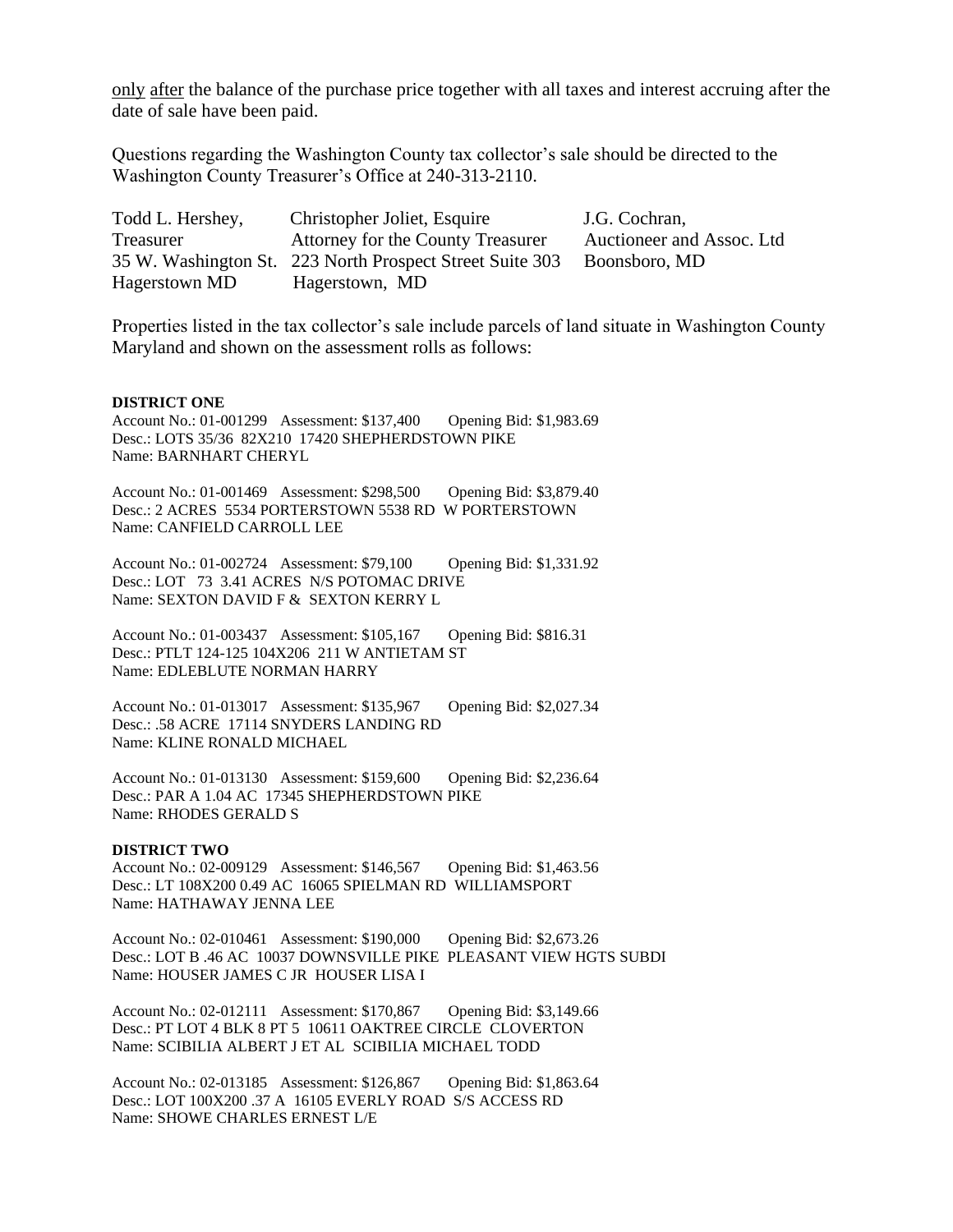Account No.: 02-014416 Assessment: \$117,300 Opening Bid: \$1,613.46 Desc.: LT 36X196 0.16AC 24 W POTOMAC STREET WILLIAMSPORT Name: TURNER RONALD JOSHUA

Account No.: 02-022753 Assessment: \$180,000 Opening Bid: \$2,497.72 Desc.: 2 ACRES S/S HUNTERS GREEN PKWY HUNTERS GREEN BUSINESS P Name: TIGER DEVELOPMENT II LIMITED PARTNERSHIP

### **DISTRICT THREE**

Account No.: 03-000702 Assessment: \$48,500 Opening Bid: \$912.29 Desc.: PT LOT 40X150 SUMMIT AVE Name: RIOS REMO RIOS JENNIFER

Account No.: 03-001245 Assessment: \$193,233 Opening Bid: \$6,161.03 Desc.: LOT 66.8X178.80 .28A 163/165 S PROSPECT ST Name: GLADHILL SHEILA D & WINDERS KIM L

Account No.: 03-002667 Assessment: \$25,400 Opening Bid: \$692.87 Desc.: LOT 5 40X148 0.14 AC CONCORD STREET Name: BARRETT BRAYDEN P CLANCY JESSICA A

Account No.: 03-003124 Assessment: \$91,200 Opening Bid: \$903.70 Desc.: LT11 25X150 .084AC 825 GUILFORD AVE Name: LYONS ANN

Account No.: 03-003302 Assessment: \$174,367 Opening Bid: \$850.00 Desc.: LT 36/37 0.272AC 900 CONCORD ST 80X148 Name: L AND A RENTALS LLC

Account No.: 03-004422 Assessment: \$15,000 Opening Bid: \$117,190.85 Desc.: LOT 31X82 15-17 ELIZABETH STREET Name: CRAFT GARY L

Account No.: 03-004465 Assessment: \$61,133 Opening Bid: \$654.91 Desc.: S PTLT 38 SEC 1 12 828 SPRUCE ST Name: KEB 401K PLAN FBO KATHERINE BOARMAN 401K

Account No.: 03-004538 Assessment: \$193,967 Opening Bid: \$2,394.81 Desc.: 40X159 600-602 SUMMIT AVE Name: OUR FAMILY LLC

Account No.: 03-004783 Assessment: \$118,500 Opening Bid: \$23,190.61 Desc.: LOT 1.156 AC S/S ARMSTRONG AVE Name: SHIRBACH JOHN M & PATRICIA A

Account No.: 03-005240 Assessment: \$45,200 Opening Bid: \$15,831.58 Desc.: LOT 26 20X167 26 GARLINGER AVE Name: MCSHERRY DAVID L JR ET AL

Account No.: 03-005690 Assessment: \$78,400 Opening Bid: \$2,065.43 Desc.: 50X138 545 RIDGE AVE Name: MEISSNER PAULINE

Account No.: 03-005933 Assessment: \$127,133 Opening Bid: \$634.00 Desc.: LOT 29X120 271 S POTOMAC STREET Name: MILLER CONRAD C

Account No.: 03-006042 Assessment: \$38,800 Opening Bid: \$1,233.31 Desc.: LOT 50X190 .176A PINE ST Name: HOLLAND JULIANA E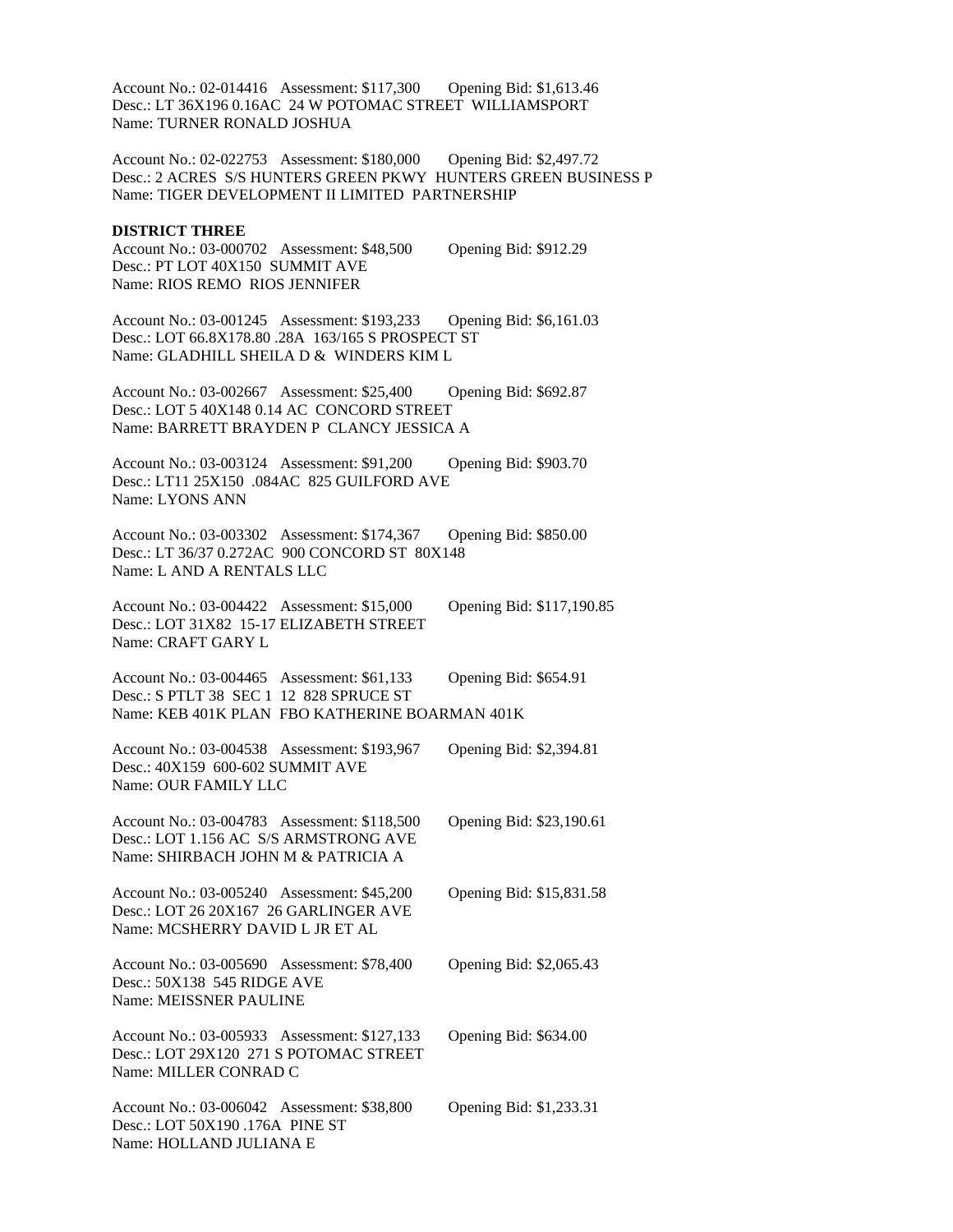Account No.: 03-006131 Assessment: \$113,267 Opening Bid: \$2,772.58 Desc.: LOT 33X100 451-453 W WASHINGTON ST Name: EICHELBERGER LETHIA M EICHELBERGER JACK LEE

Account No.: 03-007014 Assessment: \$83,100 Opening Bid: \$2,164.18 Desc.: PTLT25/26 45X50 257 GARRETT ST Name: PREXUS PROPERTIES LLC

Account No.: 03-007405 Assessment: \$153,733 Opening Bid: \$526.00 Desc.: LOT 35X240 0.192 AC 647 W WASHINGTON ST Name: CARROLL DEBORAH L & ALBAUGH SAMMY U

Account No.: 03-007464 Assessment: \$68,633 Opening Bid: \$1,352.47 Desc.: LOT 8 20X145 .07 AC 1028 MAIN AVE Name: BRICKER JULIE A

Account No.: 03-007855 Assessment: \$65,500 Opening Bid: \$1,396.81 Desc.: LOT 12 SEC 14 40X126 401 CENTER ST Name: WILLIAMS MARTHA

Account No.: 03-008223 Assessment: \$55,200 Opening Bid: \$1,570.17 Desc.: LOT 46X240 .253 ACR 149-151-153 W WASHINGTON Name: INNENSTADT GARTEN LLC

Account No.: 03-008681 Assessment: \$130,167 Opening Bid: \$1,815.53 Desc.: LOT 6 50X275 .32 A 1105 VIRGINIA AVE Name: HENSON BETH J

Account No.: 03-008800 Assessment: \$79,300 Opening Bid: \$2,066.46 Desc.: LT 25X98.5 .057 AC 303 SUMMIT AVE Name: PICKETT TERRY

Account No.: 03-008827 Assessment: \$94,500 Opening Bid: \$2,629.91 Desc.: LOT 30X90 .06 AC 21 & 21 1/2 MADISON AVE Name: PREXUS PROPERTIES LLC

Account No.: 03-009475 Assessment: \$266,900 Opening Bid: \$5,988.98 Desc.: LTS 14/15 50X150 . 825/827/829 S POTOMAC ST Name: 825 SOUTH POTOMAC LLC

Account No.: 03-009777 Assessment: \$86,300 Opening Bid: \$877.60 Desc.: LT 29.4X142 .096 AC 241 S POTOMAC ST Name: KOFRON JOHN KOFRON COLLEEN

Account No.: 03-010260 Assessment: \$158,533 Opening Bid: \$1,138.15 Desc.: LOT 40 70X130 934 MARION ST Name: CRIST SCOTT A FORSYTHE CRIST ANN

Account No.: 03-010333 Assessment: \$133,267 Opening Bid: \$658.35 Desc.: LOT IRREG .189 AC 402 GUILFORD AVE Name: HERRERA PATRICIA J

Account No.: 03-010694 Assessment: \$121,867 Opening Bid: \$2,978.81 Desc.: LOT 17 SEC 9 40X145 1025 MAIN AVE Name: PREXUS PROPERTIES LLC

Account No.: 03-012638 Assessment: \$43,800 Opening Bid: \$68,711.77 Desc.: LOT 17 40X75 10-12 ELIZABETH ST Name: LIGHT TIMOTHY C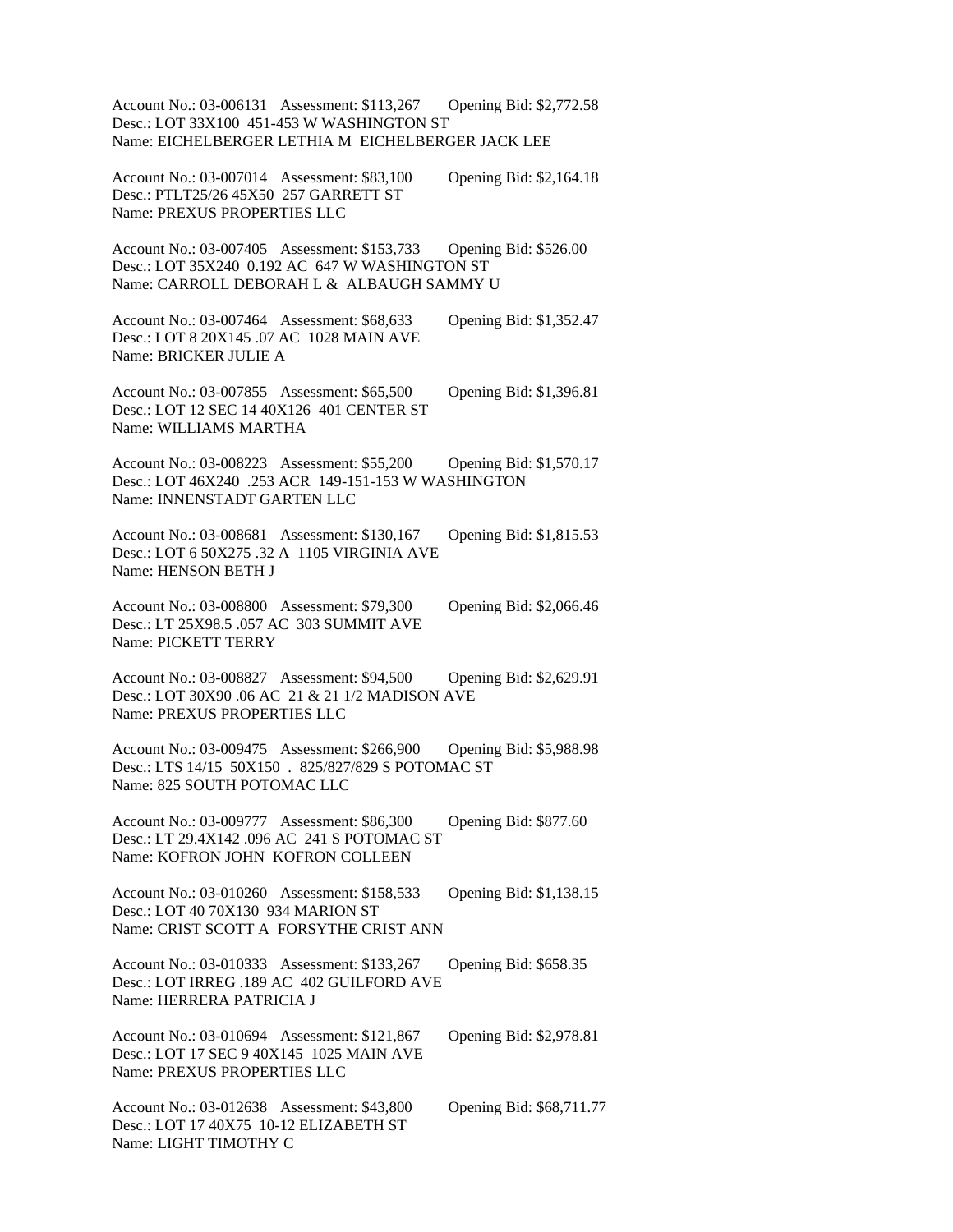Account No.: 03-012786 Assessment: \$31,800 Opening Bid: \$18,825.12 Desc.: LOT 3 SEC 28 22X150 913 SUMMIT AVE Name: NZ2RD RENOVATIONS LLC

Account No.: 03-013243 Assessment: \$364,567 Opening Bid: \$4,827.77 Desc.: LOT 72X160 .26 AC 241 S PROSPECT ST Name: 241SPROSPECT LLC

Account No.: 03-013855 Assessment: \$62,100 Opening Bid: \$1,722.91 Desc.: LOT 20X130 322 S BURHANS BLVD EAST Name: GRABIEL JUSTIN

Account No.: 03-014282 Assessment: \$106,233 Opening Bid: \$987.67 Desc.: LOT 26X150 .09 AC 227 S POTOMAC ST Name: NOBOA PATRICIA

Account No.: 03-014983 Assessment: \$128,533 Opening Bid: \$2,819.64 Desc.: LOT 4 42.5X221 612 HIGHLAND WAY Name: RICKARD PHYLLIS A & SHOOP DONNA M

Account No.: 03-015300 Assessment: \$329,667 Opening Bid: \$4,525.52 Desc.: LOT 36X240 125/127/129 W WASHINGTON ST HAGERSTOWN Name: PAK YON C PAK SUN HEE

Account No.: 03-016730 Assessment: \$66,833 Opening Bid: \$526.00 Desc.: PTLT 11 PAR B 0.05AC 34 MADISON AVE Name: SAVILLE CRAIG P

Account No.: 03-016838 Assessment: \$83,900 Opening Bid: \$2,162.10 Desc.: LOT 21X125 257 S POTOMAC ST Name: SHUMAKER PERCY L JR & DOROTHY A

Account No.: 03-017168 Assessment: \$50,433 Opening Bid: \$20,093.54 Desc.: LOT 15.83X90 .033 AC 73 MADISON AVE Name: GOSSARD GEORGE E & GOSSARD TINA M

Account No.: 03-017818 Assessment: \$215,467 Opening Bid: \$688.00 Desc.: LOT 60X100 504 BROWN AVE Name: LAW HOLDING INC

Account No.: 03-018938 Assessment: \$136,600 Opening Bid: \$1,810.16 Desc.: LT30 41X145AV .136AC 709 GUILFORD AVE Name: PERGERSON ROBERT MARK

Account No.: 03-019357 Assessment: \$264,900 Opening Bid: \$3,370.47 Desc.: LOT 42X180 331/333 SUMMIT AVE Name: OSICK MICHAEL W JR OSICK ELIZABETH H

Account No.: 03-020134 Assessment: \$147,467 Opening Bid: \$2,994.45 Desc.: LOT 25 40X90 0.082AC 59-61 MADISON AVE Name: MATNEY RONNIE LEE

Account No.: 03-020274 Assessment: \$108,200 Opening Bid: \$2,691.61 Desc.: LOT 26 41X147 0. 355/357 RIDGE AVE Name: SNODDERLY RANDY E P

Account No.: 03-020363 Assessment: \$19,900 Opening Bid: \$836.17 Desc.: LOT 194 50X200 ELMWOOD ROAD Name: HARPER MARY KATHRYN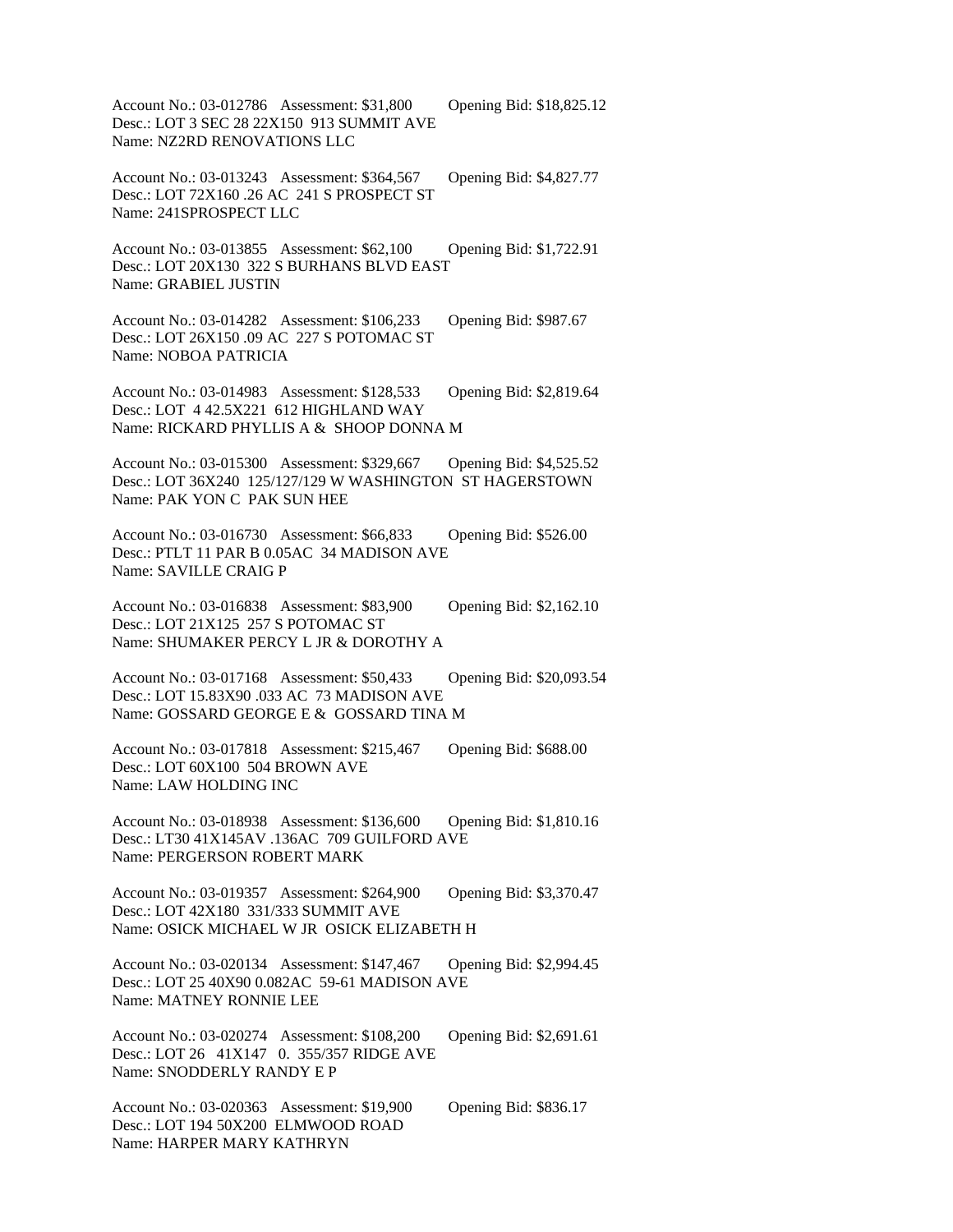Account No.: 03-020371 Assessment: \$19,900 Opening Bid: \$836.17 Desc.: LOT 195 50X200 ELMWOOD ROAD Name: HARPER MARY KATHRYN

Account No.: 03-020398 Assessment: \$39,200 Opening Bid: \$1,241.71 Desc.: LOT 190-191 100X200 ELMWOOD ROAD

Name: HARPER MARY KATHRYN

Account No.: 03-020401 Assessment: \$39,200 Opening Bid: \$1,241.71 Desc.: LOT 192-193 100X200 ELMWOOD ROAD Name: HARPER MARY KATHRYN

Account No.: 03-021483 Assessment: \$108,200 Opening Bid: \$2,961.61 Desc.: LT14 40X128 .118AC 409/411 S BURHANS BLVD E Name: MENA JOSE ANTONIO MENA KRISTINE DIANE

Account No.: 03-021890 Assessment: \$126,767 Opening Bid: \$3,081.78 Desc.: LOT 40 45X150 0. 636 HIGHLAND WAY HOWARD PARK Name: LORTON ENTERPRISE LLC

Account No.: 03-022900 Assessment: \$51,900 Opening Bid: \$23,766.57 Desc.: PT LOT 18.15X110 333 SOUTH ST Name: BOWERS RODNEY N BOWERS SHERRY A

Account No.: 03-023672 Assessment: \$56,100 Opening Bid: \$2,071.33 Desc.: PAR A 0.06 ACRES 437 W ANTIETAM ST Name: CORNEJO MIGUEL CERMENO LIZ

Account No.: 03-023699 Assessment: \$74,600 Opening Bid: \$2,390.58 Desc.: PAR C 0.17 ACRE 425 W ANTIETAM ST Name: SCOTT THOMAS

Account No.: 03-023788 Assessment: \$304,033 Opening Bid: \$1,012.00 Desc.: LOT 42X155 .149 ACRE 331 S POTOMAC ST Name: POTOMAC HAGERTOWN LLC

Account No.: 03-024652 Assessment: \$19,900 Opening Bid: \$836.17 Desc.: LOT 189 50X200 W/S ELMWOOD ROAD Name: HARPER MARY KATHRYN

Account No.: 03-024679 Assessment: \$20,500 Opening Bid: \$848.77 Desc.: LOT 187 100X150 .34A W/S ELMWOOD ROAD Name: HARPER MARY KATHRYN

Account No.: 03-024687 Assessment: \$19,900 Opening Bid: \$836.17 Desc.: LOT 188 50X200 W/S ELMWOOD RD Name: HARPER MARY KATHRYN

Account No.: 03-027937 Assessment: \$68,367 Opening Bid: \$30,584.95 Desc.: PARCEL A 0.051 ACRES 321 RIDGE AVE Name: SNYDER KATHIE JO

Account No.: 03-028100 Assessment: \$92,300 Opening Bid: \$1,345.73 Desc.: LOT 10 .114 ACRES 241 MERRBAUGH DRIVE COMMUNITY ESTATES Name: PEREZ MICHAEL & WILLIAMS TREY

Account No.: 03-028194 Assessment: \$2,311,167 Opening Bid: \$48,658.64 Desc.: LOT 5 2.2530 ACRES 1435 WESEL BLVD (VACANT 1441 WESEL BLVD (PHO VI Name: BHARAT AND SONS ESTATES LLC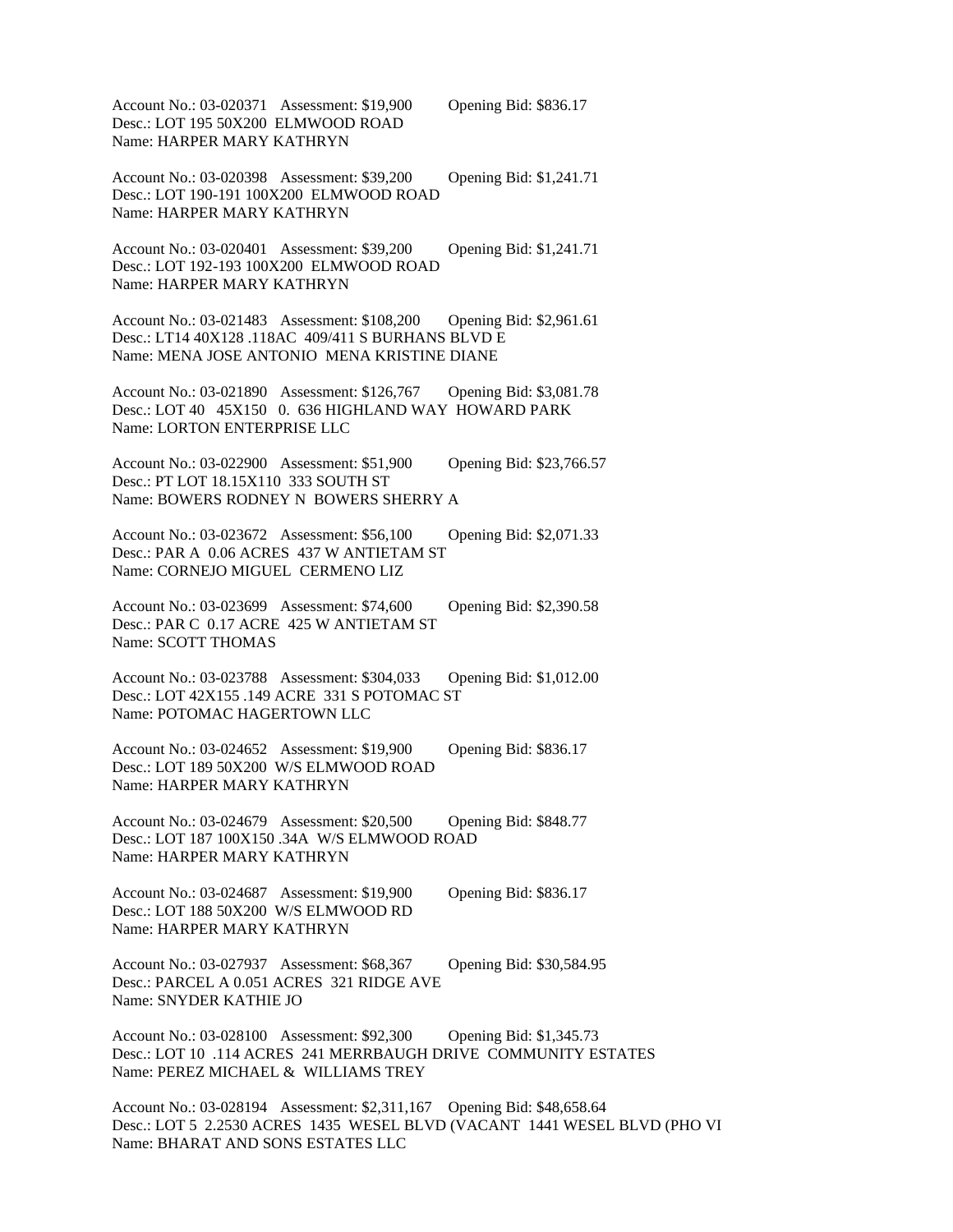Account No.: 03-029271 Assessment: \$39,900 Opening Bid: \$13,432.70 Desc.: LT5 & RR 8&9 .22 W/S SPRUCE ST S/S GARLINGER AVE Name: ALBERT EUGENE S JR & KLINE RONNIE E

Account No.: 03-033503 Assessment: \$20,600 Opening Bid: \$850.87 Desc.: LOT 1 0.28 ACRES 433 W ANTIETAM ST Name: SCOTT THOMAS H

Account No.: 03-033511 Assessment: \$93,600 Opening Bid: \$2,789.82 Desc.: LOT 2 0.26 ACRES 429 W ANTIETAM ST Name: SCOTT THOMAS H

### **DISTRICT FOUR**

Account No.: 04-003756 Assessment: \$241,100 Opening Bid: \$3,225.33 Desc.: 8.84 AC 12457 ASHTON RD Name: HAWKINS OWEN B JR

Account No.: 04-003772 Assessment: \$18,500 Opening Bid: \$631.74 Desc.: 26.44 ACRES E/S ASHTON RD S/S US RT40 Name: HAWKINS OWEN B JR

Account No.: 04-005228 Assessment: \$181,367 Opening Bid: \$2,544.67 Desc.: 3.25 ACRES 11915 OREBANK RD BOTH SIDES ORE BANK RD Name: LEIGH SARAH V & HORNBAKER CRISTIE

Account No.: 04-007395 Assessment: \$67,100 Opening Bid: \$1,193.27 Desc.: LT 1 PT 2/3 100X528 11868 NATIONAL PIKE 1.21AC Name: ROSS GEORGE SIDNEY ROSS ELIZABETH V

Account No.: 04-008154 Assessment: \$108,133 Opening Bid: \$1,520.03 Desc.: LOT 68X198 232 CUMBERLAND ST Name: FILLING DEBORAH J ET AL YOUNKER DOUGLAS A

Account No.: 04-012933 Assessment: \$206,100 Opening Bid: \$2,826.50 Desc.: LOT 6 1.84 ACRES 12616 KNEPPER ROAD ASHLEY ACRES Name: MILLER KELLI LYNNE

Account No.: 04-017161 Assessment: \$190,800 Opening Bid: \$2,682.50 Desc.: LOT 15 1.3415 ACRES 13407 RHODES CT MILLYVILLE Name: SUSQUEHANNA TRUST & INVESTMENT CO MOLINA CAROL TRUSTEES

### **DISTRICT FIVE**

Account No.: 05-001684 Assessment: \$673,300 Opening Bid: \$10,883.48 Desc.: LOT 138X120 .38AC 189 E MAIN ST PARK N DINE RESTAURANT Name: HANCOCK RIVERSIDE LLC

Account No.: 05-001692 Assessment: \$36,100 Opening Bid: \$987.10 Desc.: LOT 99X105 .24 AC E MAIN ST HANCOCK Name: HANCOCK RIVERSIDE LLC

Account No.: 05-001706 Assessment: \$76,500 Opening Bid: \$1,607.10 Desc.: LOT 0.17 AC P/O 189 E MAIN ST PARKING FOR RESTAURANT Name: HANCOCK RIVERSIDE LLC

Account No.: 05-003857 Assessment: \$91,100 Opening Bid: \$1,834.02 Desc.: PTLT 27 PAR A AV 66X 198.76 .301 ACRE COR MAIN & FULTON ST Name: KING TUT LLC

Account No.: 05-004896 Assessment: \$120,967 Opening Bid: \$1,875.65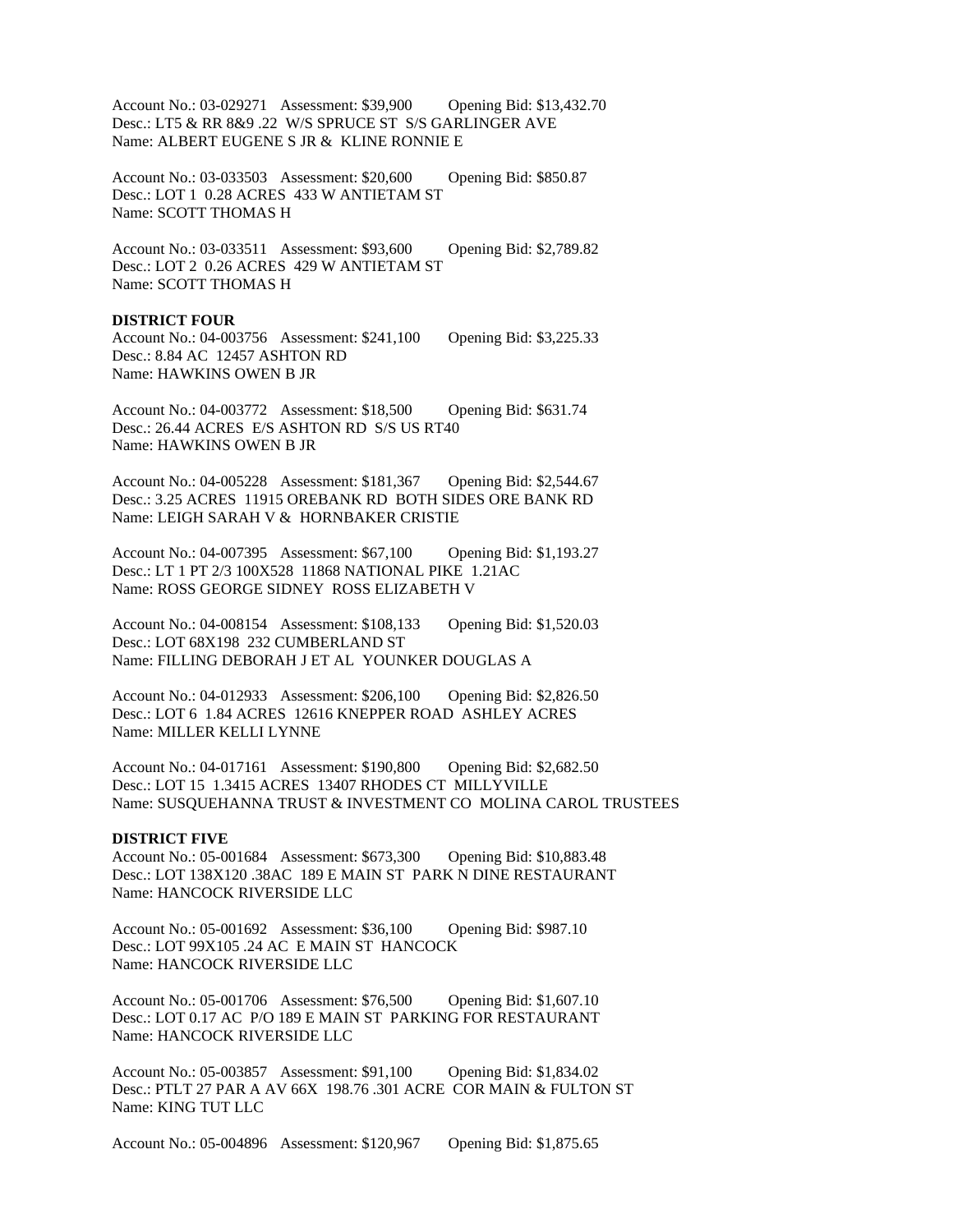Desc.: LOT 16-A 3.60 ACRES 14747 HEAVENLY ACRES RDG TIMBER RIDGE HEIGHTS Name: SHIPLEY PATRICIA J ET AL

Account No.: 05-005116 Assessment: \$84,267 Opening Bid: \$1,265.00 Desc.: LOT 10 0.13 ACRES 6 GROVE CIRCLE Name: WILLS ROCKY A & TAMMY LEE

Account No.: 05-005205 Assessment: \$70,100 Opening Bid: \$1,122.59 Desc.: PT18THRU21 151.86X74 .27 ACRE IMP W OF CENTER ST-OAK ALLEY Name: KELLY MICHAEL S

Account No.: 05-005469 Assessment: \$183,067 Opening Bid: \$2,564.06 Desc.: 42.97 ACRES 3603 RESLEY ROAD Name: FLOWERS ROBERT L

Account No.: 05-007119 Assessment: \$26,900 Opening Bid: \$842.09 Desc.: LTS 5-8 160X200 28 EAST BRENT ST HANCOCK Name: DOLSEN DEAN

Account No.: 05-007208 Assessment: \$65,300 Opening Bid: \$1,074.34 Desc.: LOT 163X80 S/S MAIN ST Name: SMITH DIANE

Account No.: 05-007593 Assessment: \$36,700 Opening Bid: \$842.03 Desc.: LOT 150X267 .92 AC E/S LONG HOLLOW ROAD Name: CLARK GUY D CLARK LORRAINE L

Account No.: 05-008093 Assessment: \$28,333 Opening Bid: \$864.67 Desc.: LOT 4 40X200 26 BRENT ST Name: DOLSEN DEAN

Account No.: 05-008409 Assessment: \$38,400 Opening Bid: \$1,023.38 Desc.: LOTS 20-21 100X130 DALE STREET Name: JOHNSON MINERVIA J

Account No.: 05-008417 Assessment: \$52,100 Opening Bid: \$1,227.82 Desc.: LOTS 18-19 100X130 217 DALE STREET Name: JOHNSON MINERVIA J

Account No.: 05-008522 Assessment: \$67,500 Opening Bid: \$794.21 Desc.: LOT 76X320 74 E MAIN ST Name: EASTER RONALD H

Account No.: 05-009030 Assessment: \$75,000 Opening Bid: \$1,344.55 Desc.: 3.34 ACRES 14386 MAPLE RIDGE W/S TIMBER RIDGE RD 4 Name: WALTER TIMOTHY

Account No.: 05-009332 Assessment: \$117,700 Opening Bid: \$1,601.02 Desc.: LTS29/30/31 150X130 222 MYERS ST Name: TRADEWINDS PROPERTIES LLC

Account No.: 05-009359 Assessment: \$124,400 Opening Bid: \$1,915.32 Desc.: 41.51 AC 12737 LONG HOLLOW RD Name: CLARK GUY D CLARK LORRAINE ET AL

Account No.: 05-010586 Assessment: \$86,967 Opening Bid: \$971.39 Desc.: LOT 31 50X300 9 SOUTH ST Name: MILLS ALBERT MILLS TINA

Account No.: 05-011809 Assessment: \$98,100 Opening Bid: \$1,404.02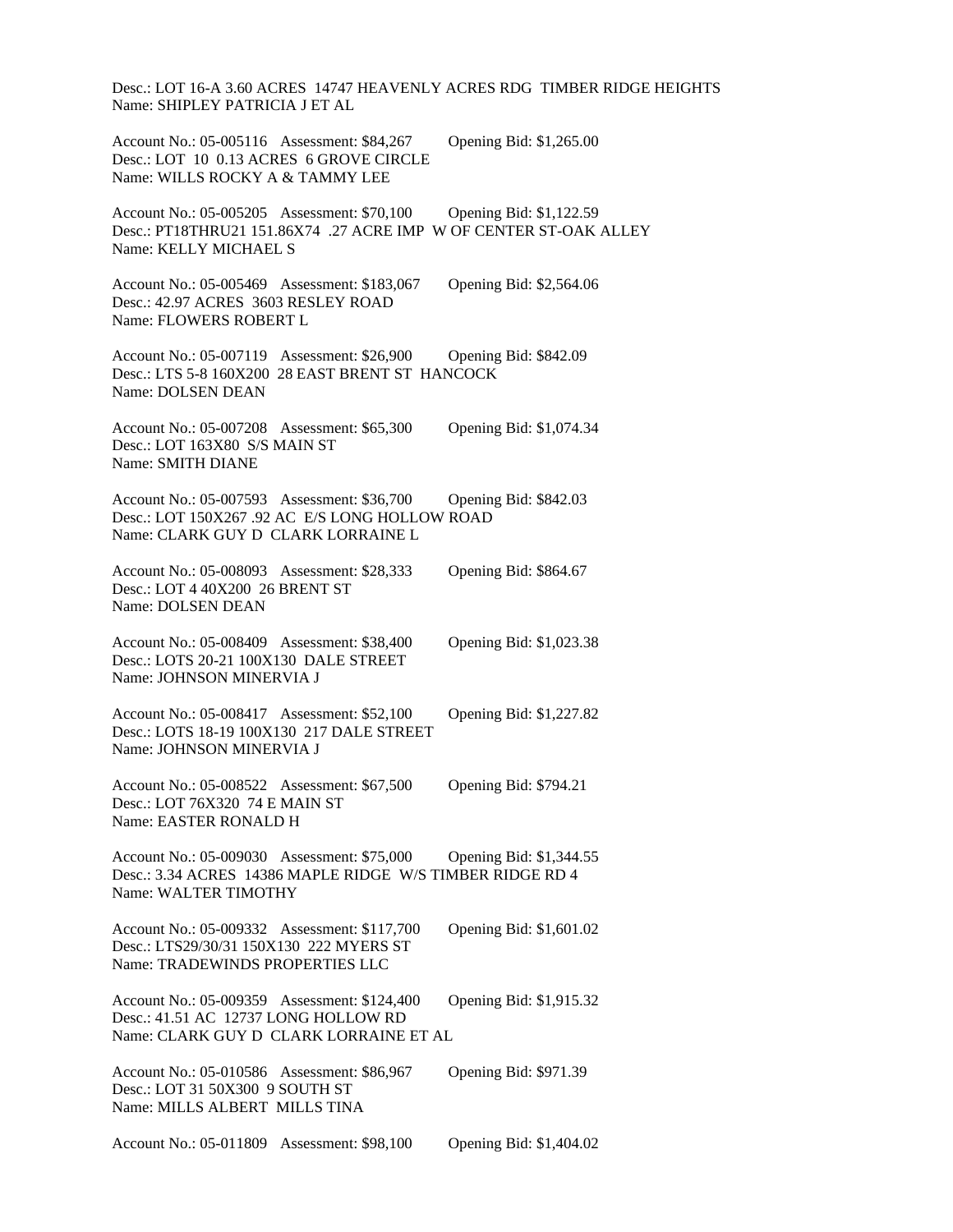Desc.: LOT 60X320 142 E MAIN ST Name: STRONG RICHARD ALLAN

Account No.: 05-013879 Assessment: \$78,000 Opening Bid: \$1,379.21 Desc.: 1.32 ACRES IRREG 5944 SENSEL ROAD HANCOCK Name: MCBEE KIMBERLY LYNN

Account No.: 05-014425 Assessment: \$35,500 Opening Bid: \$977.67 Desc.: PT LT 0.06 ACRES 111 E MAIN ST HANCOCK Name: SHAFFER JOHN SHAFFER JENNIFER

Account No.: 05-014441 Assessment: \$45,700 Opening Bid: \$1,128.34 Desc.: 35.5X90 0.073 AC 113 E MAIN ST HANCOCK Name: SHAFFER JOHN SHAFFER JENNIFER

Account No.: 05-015448 Assessment: \$99,000 Opening Bid: \$1,621.85 Desc.: 14.48 ACRES 3464 NATIONAL PIKE Name: PETRY JERRY E

Account No.: 05-015626 Assessment: \$122,300 Opening Bid: \$1,871.60 Desc.: 1.45 ACRES 14352 TOLLGATE RIDGE HANCOCK Name: SMITH HILDEBERT E JR

Account No.: 05-015871 Assessment: \$354,900 Opening Bid: \$5,934.41 Desc.: LOT 53X100 77 W MAIN ST Name: KING TUT LLC

Account No.: 05-016460 Assessment: \$99,567 Opening Bid: \$1,965.64 Desc.: LOT 107.5 X 149.09 245 PENNA AVE Name: AJAYI PAUL

Account No.: 05-017106 Assessment: \$70,000 Opening Bid: \$1,131.41 Desc.: 0.310 ACRES 261 W MAIN ST HANCOCK Name: KNIGHT JUSTIN

Account No.: 05-017513 Assessment: \$216,767 Opening Bid: \$2,948.06 Desc.: 10 AC RESIDUAL LAND 14035 HEAVENLY ACRES RDG HANCOCK Name: KELLY ANITA J KELLY MICHAEL S

Account No.: 05-024250 Assessment: \$149,167 Opening Bid: \$996.29 Desc.: LOT 1 .25 ACRES 271 W MAIN ST HANCOCK Name: KOMSA JOANNA IRENE

Account No.: 05-028280 Assessment: \$120,767 Opening Bid: \$1,813.34 Desc.: LOT 1 0.92 ACRES 4918 CREEK ROAD Name: WILSON JAMES ROBERT

### **DISTRICT SIX**

Account No.: 06-005284 Assessment: \$617,900 Opening Bid: \$3,074.38 Desc.: LOT 0.29 ACRES 280 N MAIN ST Name: EKAM & TEG INC

Account No.: 06-010571 Assessment: \$158,600 Opening Bid: \$2,285.25 Desc.: 2.43 ACRES 20825 NETZ RD Name: SCHISLER NICHOLAS L

Account No.: 06-010962 Assessment: \$217,000 Opening Bid: \$3,445.35 Desc.: LOT 123.5X180 .51 A 7541 OLD NATIONAL PIKE Name: QADIR GHAZALA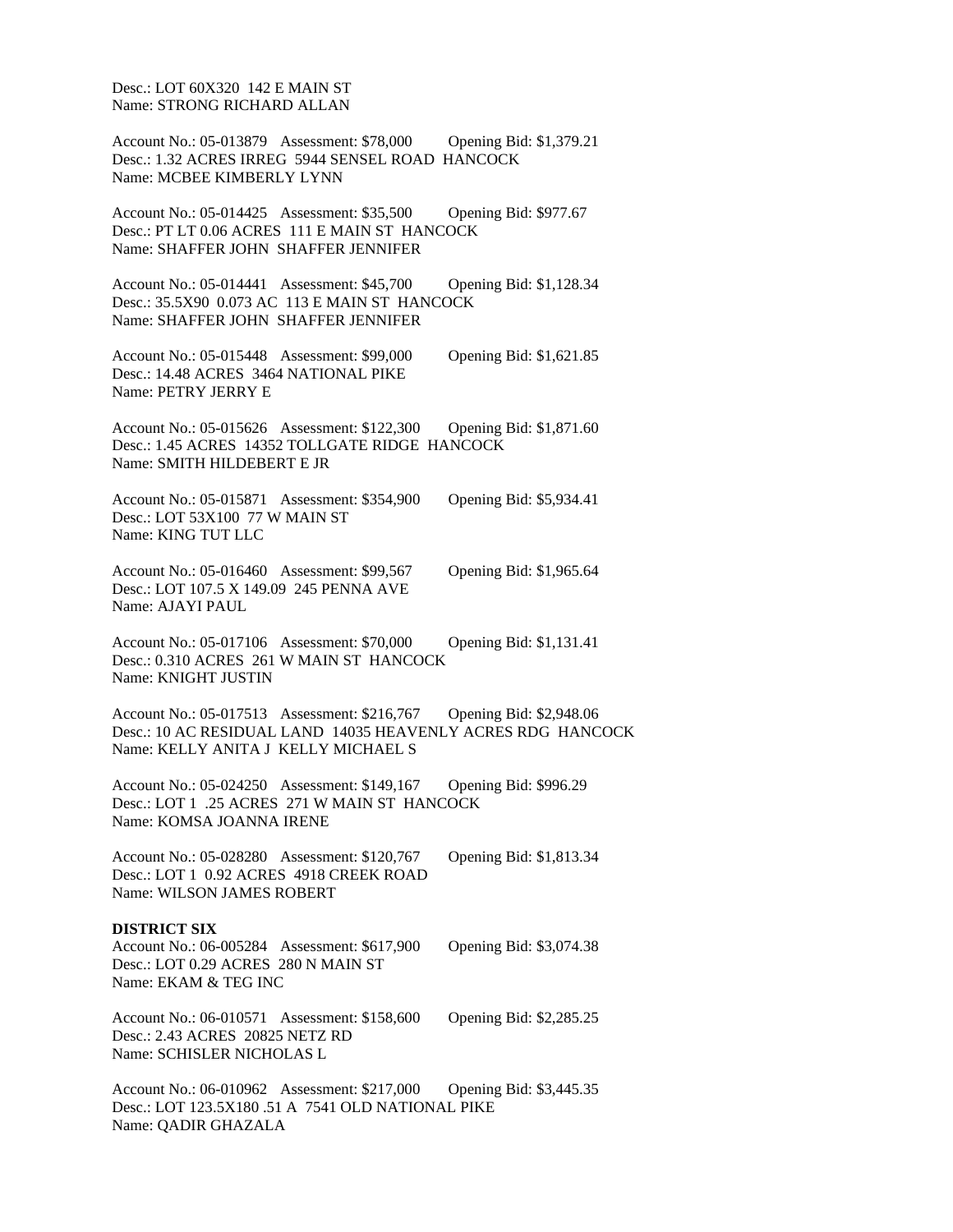Account No.: 06-015824 Assessment: \$178,800 Opening Bid: \$2,515.43 Desc.: LOT 1 115X200 .53 A 8007 MAPLEVILLE RD Name: FOSS CHRISTOPHER MICHAEL & FOSS ANGELA NOEL

Account No.: 06-017169 Assessment: \$148,400 Opening Bid: \$2,169.02 Desc.: LOT 168X250 1.23 ACR 8434 MOUNTAIN LAUREL RD Name: HOFFMAN TERESA M SINGLETON DAWN RENEE

Account No.: 06-019315 Assessment: \$190,300 Opening Bid: \$775.70 Desc.: LOT 150X175 .600 AC 113 MAPLE AVE Name: FULER RYAN M FULLER JESSICA

Account No.: 06-020054 Assessment: \$114,400 Opening Bid: \$848.08 Desc.: LOT 23 SEC 2 0.054 A 121 VALLEY VIEW CT VALLEY VIEW TOWNHOUSES Name: BANK US TRUST

Account No.: 06-023738 Assessment: \$94,200 Opening Bid: \$768.74 Desc.: LOTS 37-38 100X200 145 LAKIN AVE Name: CDF ERECTORS INC

Account No.: 06-065325 Assessment: \$304,700 Opening Bid: \$990.75 Desc.: LOT 17 0.1386 ACRES 311 EAST WING WAY SYCAMORE RUN SUBDIVISION Name: GIBSON MICHAEL & GIBSON TRACY

Account No.: 06-065678 Assessment: \$343,900 Opening Bid: \$1,052.02 Desc.: LOT 52 0.14 ACRES 138 WEST WING WAY SYCAMORE RUN SUBDIV-PHAS Name: ZERN KASEY J INGRAM BRANDON R

Account No.: 06-065680 Assessment: \$328,600 Opening Bid: \$1,641.48 Desc.: LOT 54 0.14 ACRES 134 WEST WING WAY SYCAMORE RUN SUBDIV-PHAS Name: BERGERON MARK J BERGERON CARRIE L

### **DISTRICT SEVEN**

Account No.: 07-000774 Assessment: \$269,100 Opening Bid: \$1,929.79 Desc.: 11.78 ACRES REM 13021 BIKLE ROAD Name: BIKLE SUSANNE E & GERBER-COOPER JOAN E

Account No.: 07-004656 Assessment: \$115,200 Opening Bid: \$1,749.02 Desc.: LOT 125X75 .19 ACRE 107 W WATER ST Name: MCFERREN CATHY L & PEARSON VIRGINIA

Account No.: 07-006454 Assessment: \$25,000 Opening Bid: \$706.85 Desc.: LOT 80X125 .23 AC CAVETOWN/SMITHSBURG RD CAVETOWN Name: VANDERHUFF NICHOLE BROOK VANDERHUFF JESSE ROLAND

Account No.: 07-007752 Assessment: \$98,800 Opening Bid: \$1,543.83 Desc.: LOT 7 1.07 AC 22411 CAVE HILL ROAD CAVEHILL ACRES Name: HURLEY RICHARD K

Account No.: 07-007833 Assessment: \$83,100 Opening Bid: \$1,378.14 Desc.: LOT 2 10.775 ACRES RAVEN ROCK ROAD Name: JACQUES LANCELOT III ET AL

Account No.: 07-008201 Assessment: \$22,100 Opening Bid: \$673.35 Desc.: PAR 5 8.87 ACRES BARTH SPRING LANE Name: DAVIS DENNIS L & SUSIE D

Account No.: 07-009119 Assessment: \$150,100 Opening Bid: \$2,102.26 Desc.: 16.2 ACRES 23410 FOXVILLE ROAD Name: LEAHY BARRY W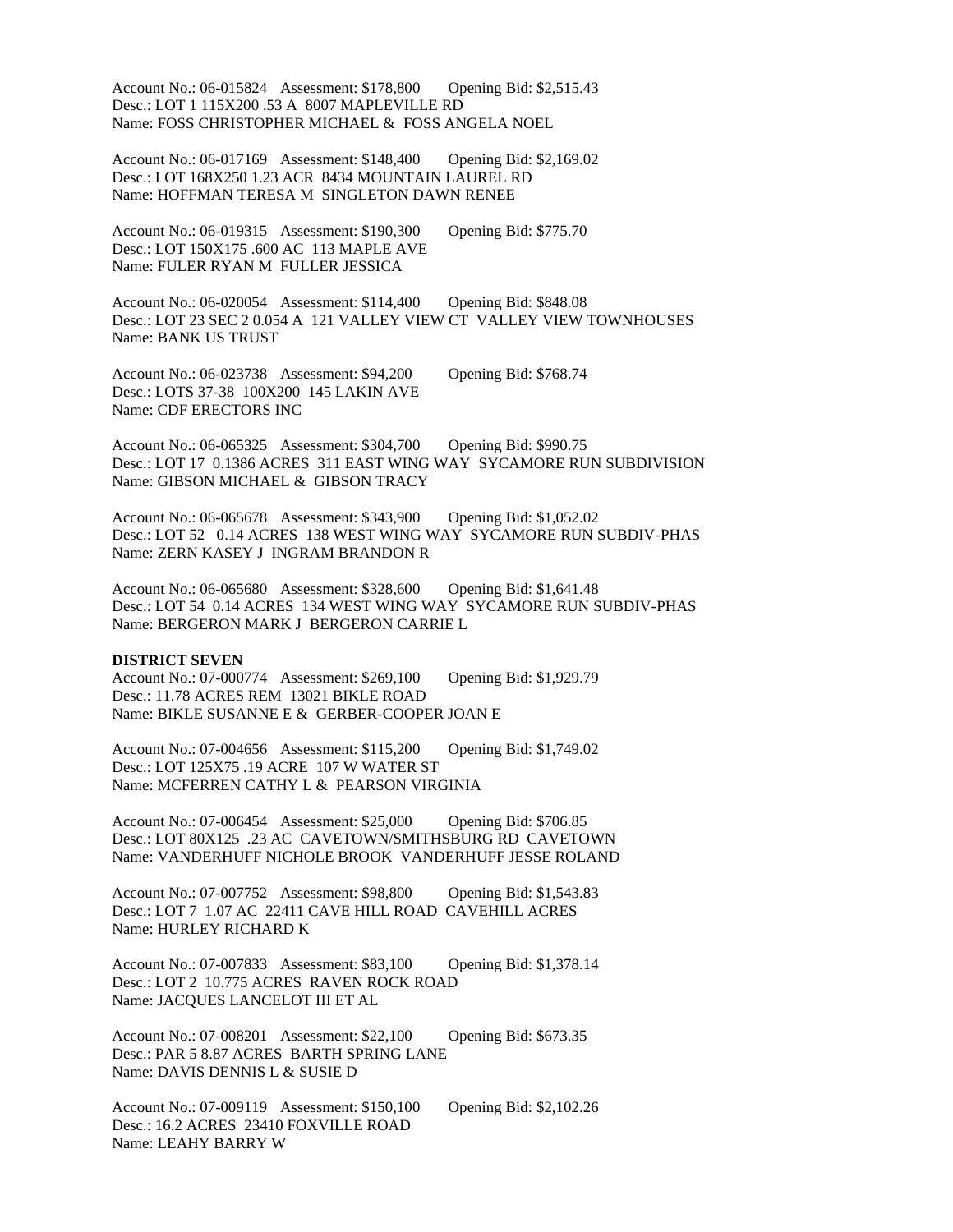Account No.: 07-009240 Assessment: \$285,200 Opening Bid: \$1,419.56 Desc.: LOTS 9/10 100X146 52 & 54 W HENRIETTA ST Name: STOVER RYAN CHARLES

Account No.: 07-009992 Assessment: \$179,800 Opening Bid: \$2,526.82 Desc.: 2.24 ACRES 24707 RAVEN ROCK RD Name: DISTIN LILLIAN B

Account No.: 07-016255 Assessment: \$155,500 Opening Bid: \$2,189.92 Desc.: LOT 100X150 .34 A 11832 PADEN AVE Name: WAGAMAN DAVID C MILLER WENDY A D

Account No.: 07-016522 Assessment: \$160,800 Opening Bid: \$2,250.31 Desc.: 2.69 ACRES 12630 BRADBURY AVE PENN AVENE OF SMITHSBG Name: WEAVER GERALD M

Account No.: 07-023820 Assessment: \$1,195,200 Opening Bid: \$14,037.31 Desc.: 8.94 ACRES 22930 FEDERAL LOOKOUT RD 1 MILE SOUTH SMITHSBURG Name: TRIPLE Y LLC

### **DISTRICT EIGHT**

Account No.: 08-000522 Assessment: \$55,000 Opening Bid: \$1,053.47 Desc.: LOT 45X60 3213 GAPLAND RD E/S MD RT 67 Name: BAKER ELMER C

Account No.: 08-001502 Assessment: \$131,633 Opening Bid: \$1,157.51 Desc.: LOT 227X135 .62 A 19415 PORTERSTOWN RD Name: ROBERTS DAWN BYROM JIM

### **DISTRICT NINE**

Account No.: 09-003215 Assessment: \$87,500 Opening Bid: \$1,738.98 Desc.: LOT 16 60X240 21502 LEITERSBG SMITHSBG RD Name: SCHOOLEY MATTHEW P

Account No.: 09-003223 Assessment: \$79,400 Opening Bid: \$1,395.38 Desc.: LOT 17 52X180 .21 AC 21504 LEITERSBG-SMITHSBG ROAD Name: SCHOOLEY MATTHEW P

Account No.: 09-003231 Assessment: \$109,300 Opening Bid: \$1,990.85 Desc.: PTLT 2 .13AC 21402 LEITER ST Name: SCHOOLEY MATTHEW P

Account No.: 09-003401 Assessment: \$181,500 Opening Bid: \$2,546.20 Desc.: LOT 2 4.2 ACRES 13828 WINDY HILL LANE Name: THORPE DAVID R & MILLER MICHELLE L

Account No.: 09-003851 Assessment: \$29,700 Opening Bid: \$1,011.15 Desc.: LOT 3 30X200 .14 AC 21414 LEITERS MILL RD Name: SCHOOLEY MATTHEW P

Account No.: 09-004084 Assessment: \$15,000 Opening Bid: \$591.31 Desc.: 75X175 .34 ACRES N/S LONGMEADOW ROAD PARAMOUNT MANOR Name: AGUILAR JULIO CESAR FUNEZ

Account No.: 09-004351 Assessment: \$275,800 Opening Bid: \$3,664.59 Desc.: LOT 1 7.57 ACRES 21919 DURBERRY ROAD Name: ROMBERGER RYAN M & ROMBERGER MEGAN Y

Account No.: 09-005072 Assessment: \$146,900 Opening Bid: \$1,243.28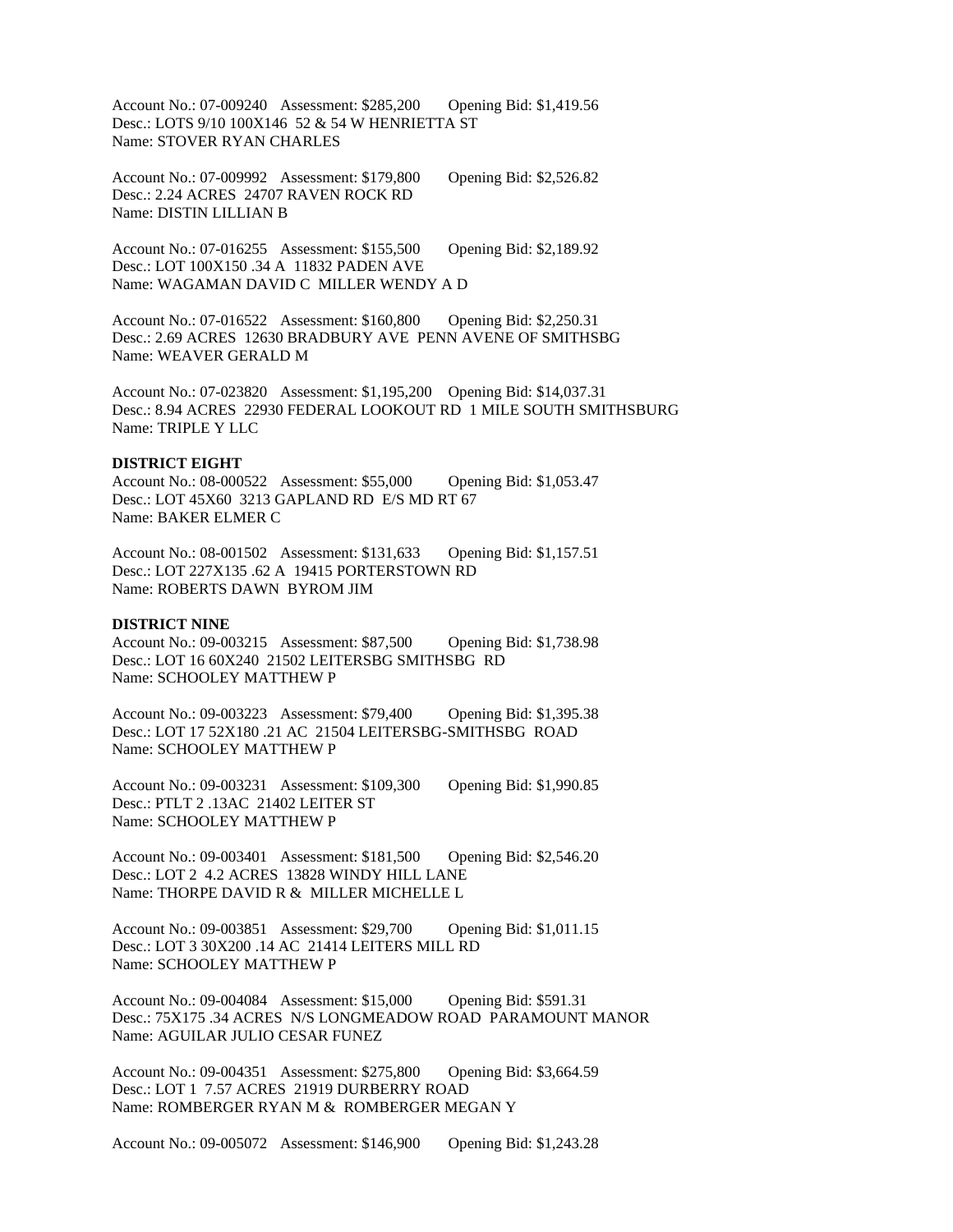Desc.: LOT 2 1.38 ACRES 13318 HERMAN MYERS ROAD Name: JONES GARY W

Account No.: 09-007326 Assessment: \$82,100 Opening Bid: \$1,663.53 Desc.: LOT 15 60X150 21500 LEITERSBG SMITHSBG RD Name: SCHOOLEY MATTHEW P

Account No.: 09-007504 Assessment: \$199,100 Opening Bid: \$2,686.75 Desc.: LOT 111 .36AC 13544 DONNYBROOK DR SPRING VALLEY Name: WACHTER STEVEN D & WACHTER MARQUITTE L

Account No.: 09-013962 Assessment: \$24,200 Opening Bid: \$697.61 Desc.: PAR A 3.23 ACRES E/S LITTLE ANTIETAM RD Name: BURNS JOSHUA E

### **DISTRICT TEN**

Account No.: 10-003326 Assessment: \$123,700 Opening Bid: \$1,867.45 Desc.: LT 20 .07AC 31.9X100 1900 ABBEY LN LONDONTOWNE Name: FILIP AMANDA JANINE

Account No.: 10-006546 Assessment: \$51,100 Opening Bid: \$1,008.41 Desc.: LT LTS 31-33 150X92 .31 ACRE E/S SPRECHER AVE Name: FEELEY MICHAEL H

Account No.: 10-010489 Assessment: \$137,800 Opening Bid: \$1,988.24 Desc.: LOT 3 60X220 304 E BALTIMORE ST Name: ROGERS PATRICIA A PHELPS NORMAN N III

Account No.: 10-011396 Assessment: \$101,300 Opening Bid: \$1,829.46 Desc.: PT LOT 82 40.85X90 111 E CHESTNUT ST Name: KERSHNER JAMES L

Account No.: 10-012341 Assessment: \$179,800 Opening Bid: \$1,428.12 Desc.: 2.06 ACRES 1213/1215 FREDERICK RD Name: MCGRAW PAGE PROPERTIES LLP

Account No.: 10-021294 Assessment: \$314,300 Opening Bid: \$4,049.42 Desc.: LTS 6-7 BL-15 SE-B 70X150 80X150 IMP 300 CORNELL AVE Name: OUR FAMILY LLC

Account No.: 10-022886 Assessment: \$155,600 Opening Bid: \$2,251.06 Desc.: 2.262 AC 19207 POFFENBERGER RD Name: KEADLE DENNIS SCOTT HUTZELL CANDACE SUE

Account No.: 10-023025 Assessment: \$67,500 Opening Bid: \$1,197.89 Desc.: LOT 110 100X150 .35A 10 BITTERSWEET DR BRIGHTWOOD ACRES Name: MOHAMED BIBI N KEMBEY SAHR

Account No.: 10-030064 Assessment: \$263,100 Opening Bid: \$447.56 Desc.: LOT SB3 0.231A SEC A 5 SWEET BRIAR LANE COLONIAL PARK EAST Name: MILLER ELLEN N

Account No.: 10-044405 Assessment: \$251,100 Opening Bid: \$3,279.29 Desc.: LOT 165 0.229 ACRE 9938 STEPHANIE LANE ST JAMES VILLAGE NORTH Name: MALDONADO JUAN CARLOS VENTURA HERNANDEZ ROSIBEL DEL CID

Account No.: 10-053374 Assessment: \$225,800 Opening Bid: \$3,026.89 Desc.: LOT TH74 .050AC 10335 BRIDLE CT CARRIAGE HILLS Name: MIR SARIM R & ASHRAF NAHEED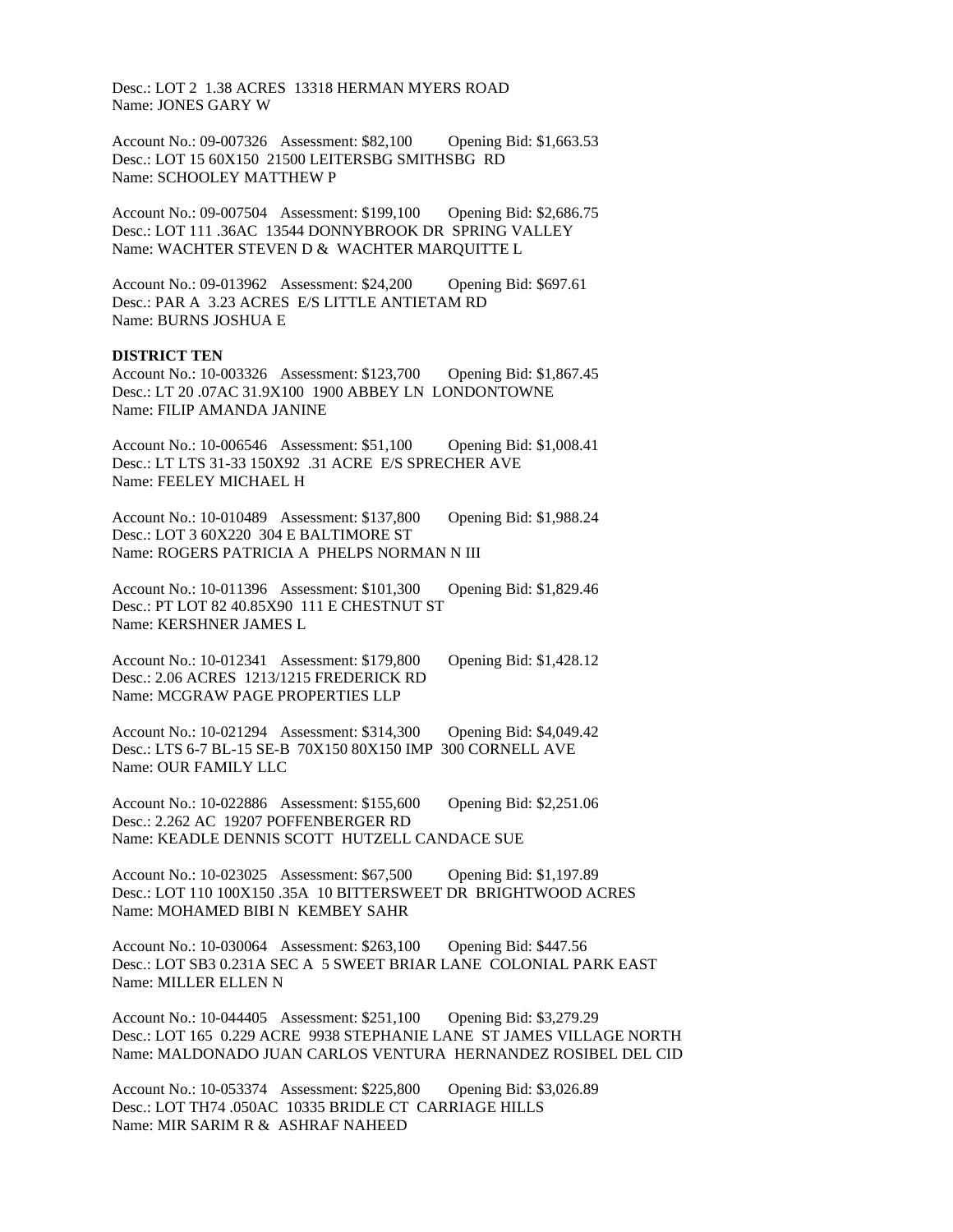Account No.: 10-054451 Assessment: \$218,400 Opening Bid: \$2,941.39 Desc.: LOT TH80 .050 AC 10347 BRIDLE CT CARRIAGE HILL Name: ASHRAF NAHEED & MIR SARIM R

Account No.: 10-058163 Assessment: \$142,500 Opening Bid: \$2,041.79 Desc.: LOT TH293 0.08 AC 1217 GRAND LEGACY DR SOUTH POINTE Name: ROBERTS CAROL S

### **DISTRICT ELEVEN**

Account No.: 11-000487 Assessment: \$1,600 Opening Bid: \$436.49 Desc.: LOT 104X57 .13 ACRE E/S MD RT 67 Name: SUMMERLIN EUGENE R JR

Account No.: 11-000495 Assessment: \$4,500 Opening Bid: \$469.99 Desc.: .35 ACRE 100X153 E/S MD RT 67 Name: SUMMERLIN EUGENE R JR

Account No.: 11-000606 Assessment: \$277,967 Opening Bid: \$2,643.91 Desc.: 110.315 ACRES (1834 & 1830 HOFFMASTER NEW ADDRESSES 1752 & 175 Name: TORRES CLARIVET

Account No.: 11-001327 Assessment: \$81,400 Opening Bid: \$2,661.91 Desc.: LOT 10 50X200 19040 SANDYHOOK RD Name: POSTON JERRY L

Account No.: 11-004881 Assessment: \$185,500 Opening Bid: \$2,561.27 Desc.: 36.233 AC NE/S HOFFMASTER RD Name: COOPER MICHAEL SHANE

Account No.: 11-004970 Assessment: \$65,067 Opening Bid: \$1,169.80 Desc.: LOTS 45/46 0.46 AC 18814 SANDYHOOK ROAD Name: MILLS CHARLES RICHARD JR

Account No.: 11-008011 Assessment: \$38,200 Opening Bid: \$2,194.09 Desc.: LOT .20AC 18810 SANDYHOOK RD Name: MILLS CHARLES R JR & STEPHANIE M

Account No.: 11-016162 Assessment: \$3,000 Opening Bid: \$452.66 Desc.: 16.35 ACRES W/S REED ROAD Name: HARMON DWAYNE M HARMON KENDRA A

Account No.: 11-066002 Assessment: \$58,600 Opening Bid: \$1,095.07 Desc.: 1.36 ACRES W/S HOFFMASTER ROAD Name: TORRES CLARIVET

### **DISTRICT TWELVE**

Account No.: 12-001150 Assessment: \$86,100 Opening Bid: \$984.11 Desc.: LOT 135X250 .67 A 9241 JORDAN RD Name: CARBAUGH AMY NICOLE

Account No.: 12-007019 Assessment: \$125,733 Opening Bid: \$1,930.72 Desc.: LOT 95X72 .157 ACRES 18007 DAVIS LANE Name: DAVIS LANE FAMILY TRUST THE

#### **DISTRICT THIRTEEN**

Account No.: 13-001987 Assessment: \$239,233 Opening Bid: \$3,204.07 Desc.: LOT 5 BLK L 4.11 AC 16609 FAIRVIEW ROAD FAIRVIEW ACRES Name: SHIFLER RANDY M & SHIFLER ANGELA M

Account No.: 13-003017 Assessment: \$274,733 Opening Bid: \$1,961.44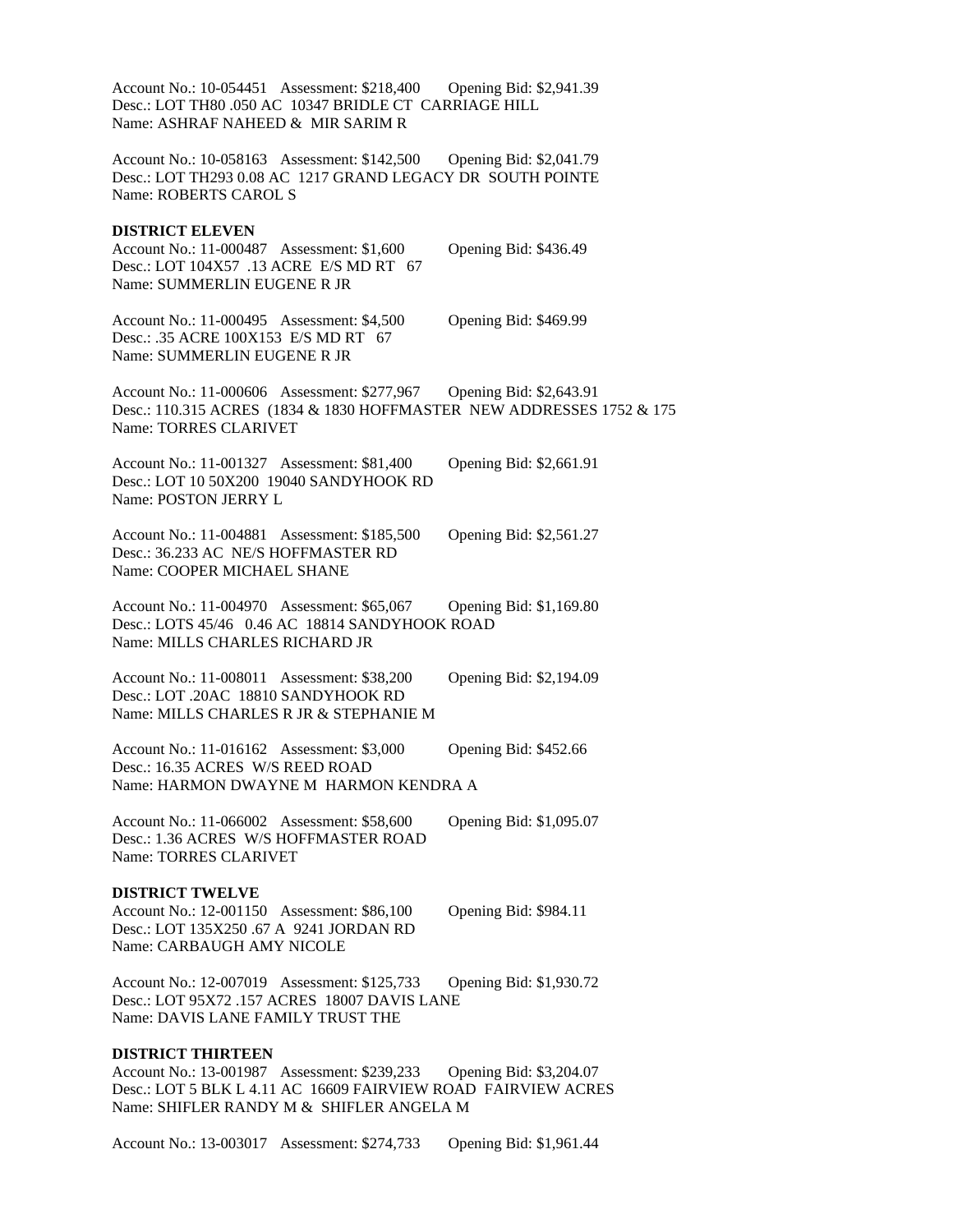Desc.: 19.72 ACRES 16462 FAIRVIEW RD Name: HETZEL MELISSA A KEENEY SCOTT C

Account No.: 13-003866 Assessment: \$336,100 Opening Bid: \$4,328.04 Desc.: LOT 107X150 318 NORTH ST Name: DAMITH INC

Account No.: 13-004129 Assessment: \$80,900 Opening Bid: \$1,379.45 Desc.: LOT 2 50X150 13705 VILLAGE MILL DR Name: PREXUS PROPERTIES LLC

Account No.: 13-005281 Assessment: \$131,300 Opening Bid: \$1,974.16 Desc.: LOTS .48 A 15730 FAIRVIEW RD Name: FARROW JOHN TODD

Account No.: 13-007365 Assessment: \$112,200 Opening Bid: \$1,741.10 Desc.: LOT 60X111 .155 A 13938 WEAVER AVE MAUGANSVILLE Name: RUSSMAN CHRISTINE L RUSSMAN ROBERT EUGENE II

Account No.: 13-008760 Assessment: \$281,033 Opening Bid: \$1,996.84 Desc.: LOT 8C SEC B 7 ACRES 14138 CEDARFIELD RD GRISTMILL HILL Name: JONES CECIL RAYMOND JR

Account No.: 13-009252 Assessment: \$139,800 Opening Bid: \$2,033.25 Desc.: LOT 1 .99 AC 16809 BROADFORDING RD ARBORANDA ESTATES Name: WALTERS PHILLIP B WALTERS TIFFANY G

Account No.: 13-009597 Assessment: \$9,100 Opening Bid: \$523.14 Desc.: 48.8 ACRES 16402 FAIRVIEW ROAD Name: HETZEL MELISSA A KEENEY SCOTT C

Account No.: 13-009600 Assessment: \$10,800 Opening Bid: \$542.78 Desc.: 1.08 ACRES FAIRVIEW ROAD HAGERSTOWN Name: HETZEL MELISSA A KEENEY SCOTT C

Account No.: 13-010706 Assessment: \$46,914 Opening Bid: \$965.02 Desc.: LOT 1.16 ACRES 14723 MAUGANSVILLE ROAD CLEARVIEW SUB Name: MORENO MARIA D

Account No.: 13-011869 Assessment: \$2,700 Opening Bid: \$475.14 Desc.: LOT 10X182 NORTH ST Name: MARTIN JAMES S MARTIN ETHEL P

Account No.: 13-018057 Assessment: \$100,333 Opening Bid: \$1,621.29 Desc.: 1.72 ACRES 16208 MT TABOR ROAD Name: NEWMAN TEDDY DWAYNE

Account No.: 13-029512 Assessment: \$101,767 Opening Bid: \$1,577.63 Desc.: LOT 2 0.92 ACRES 12908 PINEHILL DR Name: MATTHEWS DOREEN CHARLOTTE

Account No.: 13-029547 Assessment: \$95,633 Opening Bid: \$1,567.74 Desc.: LOT 2 1.602 AC 14232 DALEY ROAD Name: MARTIN HOYT M MARTIN DEANA L

Account No.: 13-032564 Assessment: \$151,500 Opening Bid: \$2,168.43 Desc.: LOT 93 .05AC 18350 ROYCROFT DR SENECA RIDGE Name: MIR SARIM & ASHRAF NAHEED

Account No.: 13-032637 Assessment: \$166,067 Opening Bid: \$2,336.75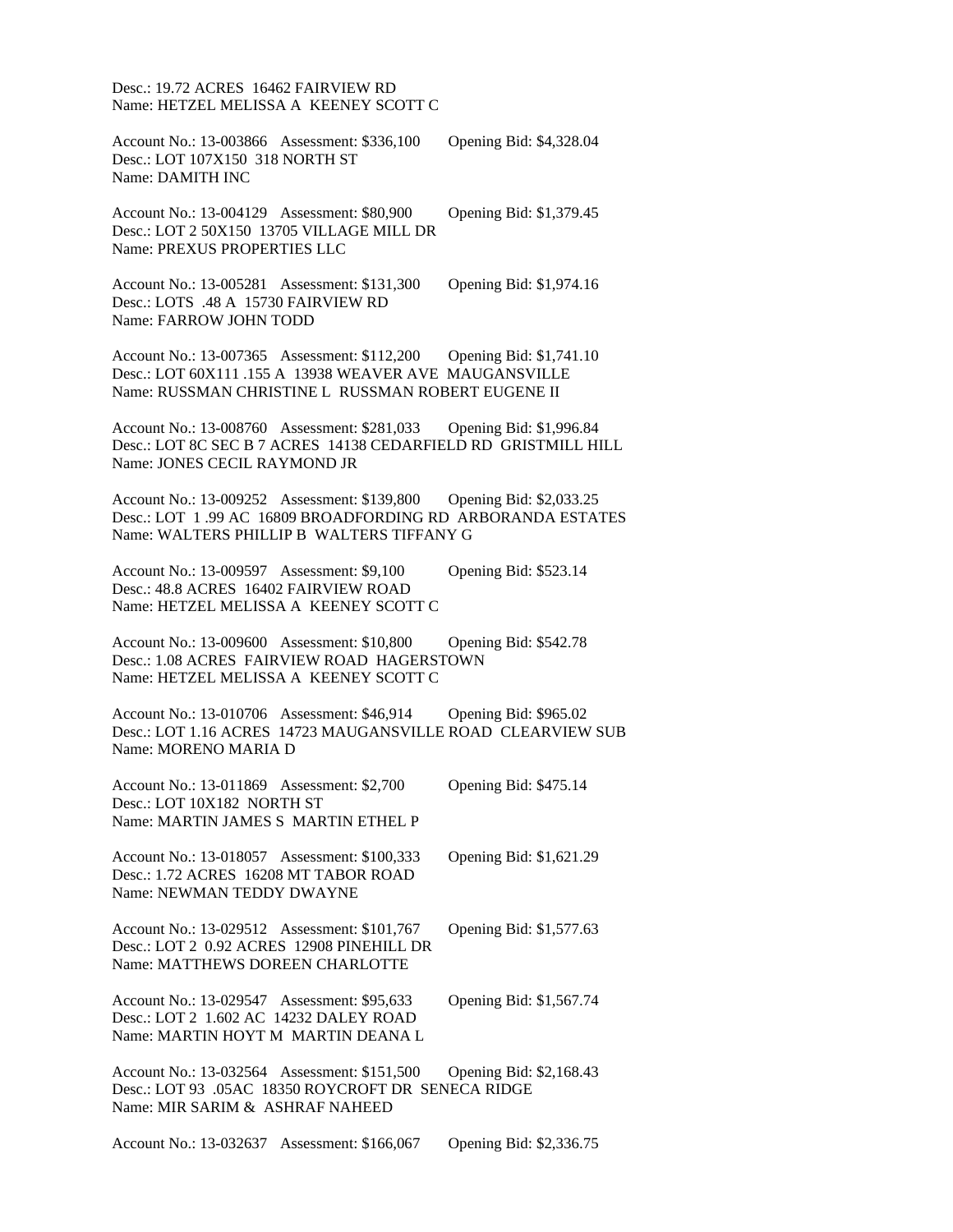Desc.: LOT 4 .03 AC 18345 ROYCROFT DRIVE SENECA RIDGE Name: ASHRAF NAHEED & MIR SARIM R

### **DISTRICT FOURTEEN**

Account No.: 14-003673 Assessment: \$161,400 Opening Bid: \$2,257.15 Desc.: PT LOT 1 102.4X234.3 25317 HIGHFIELD RD Name: HEANEY TEMPLE SUNDAY GREEN CODY ASHTON

Account No.: 14-005145 Assessment: \$79,800 Opening Bid: \$1,327.32 Desc.: LOT 6 40X90 .08 AC 24709 OAK AVE Name: WETZEL DAVID M

Account No.: 14-009248 Assessment: \$123,500 Opening Bid: \$1,540.00 Desc.: .526 ACRE 14018 EDGEMONT RD Name: ECCARD RICHARD W JR

Account No.: 14-009590 Assessment: \$60,800 Opening Bid: \$1,899.44 Desc.: LOT 0.956 AC FT RITCHIE ACCESS RD AT MASON-DIXON LINE Name: COLLINS RICHARD M & COLLINS CASSANDRA

Account No.: 14-009736 Assessment: \$3,800 Opening Bid: \$461.90 Desc.: LOT 90X85 .18 AC 13217 EDGEMONT ROAD Name: BECK MASON A

Account No.: 14-010602 Assessment: \$53,600 Opening Bid: \$29,301.32 Desc.: LTS24&25 100X150 .34 24733 WALDHEIM ROAD Name: SHIPMAN TIMOTHY R & SHIPMAN TINA M

Account No.: 14-011366 Assessment: \$55,800 Opening Bid: \$1,062.72 Desc.: LOT .5 ACRES S/S EDGEMONT RD Name: BECK MASON A

Account No.: 14-011811 Assessment: \$5,700 Opening Bid: \$819.79 Desc.: PTLT IRRG .07 AC (G WALDHEIM ROAD N/S CIRCLE AVENUE Name: HOOVER WARREN B JR

Account No.: 14-011854 Assessment: \$53,200 Opening Bid: \$1,032.67 Desc.: LOT 94X185 .38 ACRES SW/S EDGEMONT ROAD Name: HINES LISA

Account No.: 14-013431 Assessment: \$96,000 Opening Bid: \$1,571.92 Desc.: PAR 2 3.00 ACRES 14307 PEN MAR/HIGH ROCK Name: FREEMAN JASON ANDREW SR

Account No.: 14-014446 Assessment: \$387,100 Opening Bid: \$4,889.01 Desc.: LOT 1 25.46 ACRES 14551 EDGEMONT ROAD Name: LESNETT TODD C & LESNETT THEO E

### **DISTRICT FIFTEEN**

Account No.: 15-001399 Assessment: \$78,300 Opening Bid: \$1,382.68 Desc.: 1.46 ACRES 10424 CATHOLIC CHURCH RD Name: DYCHE LEWIS

Account No.: 15-001828 Assessment: \$5,000 Opening Bid: \$610.39 Desc.: 1/2 ACRE N/S LANES RUN RD Name: GEHR ELIZABETH ESTATE

Account No.: 15-003561 Assessment: \$204,900 Opening Bid: \$2,695.41 Desc.: 1.44 ACRES 150X420 10302 NATIONAL PIKE US RT 40 Name: LUCAS DARYL L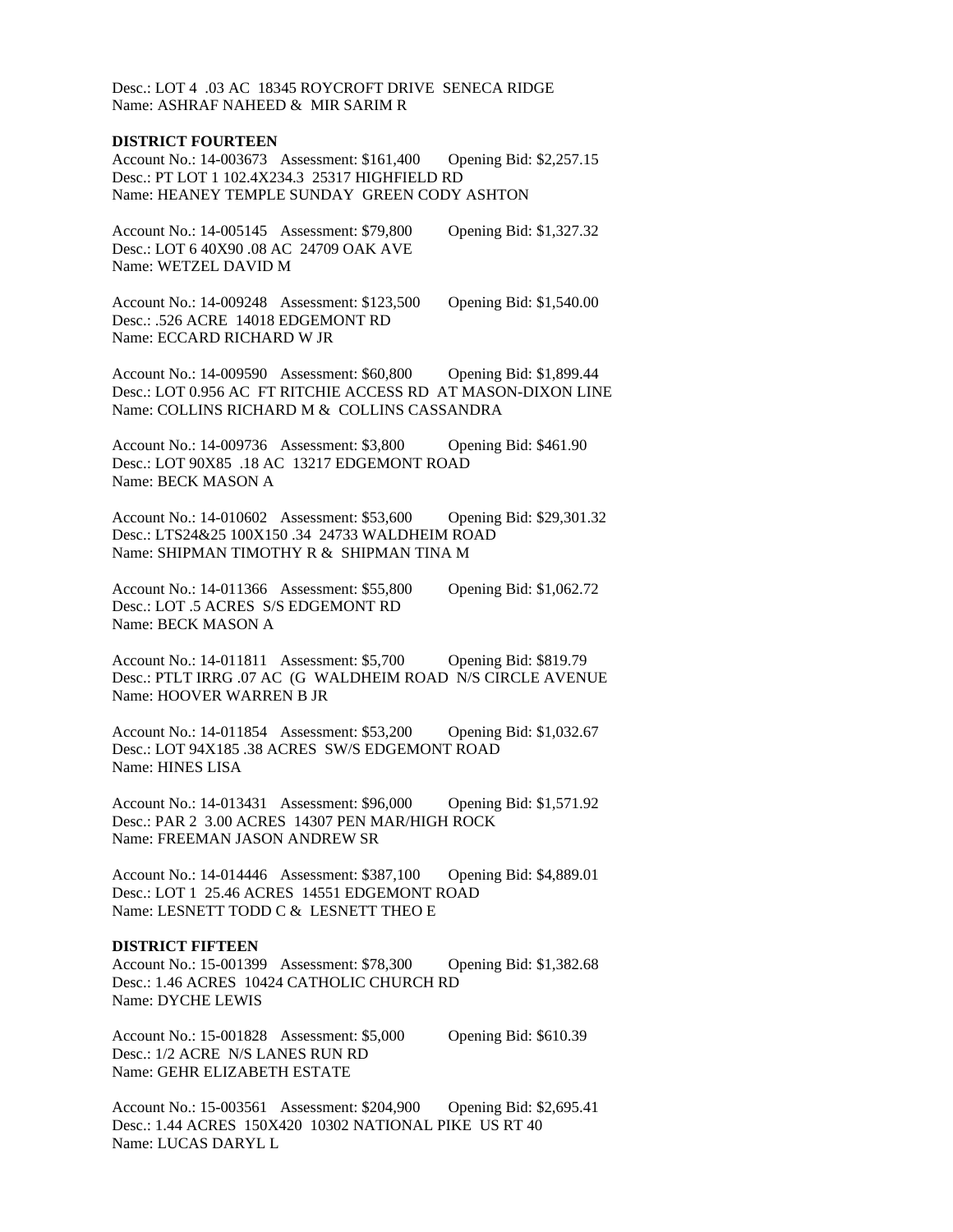Account No.: 15-004754 Assessment: \$120,300 Opening Bid: \$1,848.81 Desc.: 1 ACRE 12810 PECKTONVILLE RD 1/4 MI S PECTONVILLE Name: PIERCE TERRY L

Account No.: 15-005939 Assessment: \$129,200 Opening Bid: \$1,910.77 Desc.: PAR A 12.85 ACRES E/S ROSENBERRY LN Name: LUCAS DARYL L

Account No.: 15-006013 Assessment: \$261,667 Opening Bid: \$3,459.70 Desc.: 3 ACRES 568' N OF US RT 40 Name: ROSENBERRY JUDITH A BEST JULIANE R

Account No.: 15-008210 Assessment: \$250,900 Opening Bid: \$3,337.01 Desc.: 5.832 ACRES 9845 W NATIONAL PIKE MOUNTAIN VISTA Name: BRUBAKER JAMES ANDREW

Account No.: 15-008466 Assessment: \$86,600 Opening Bid: \$1,478.58 Desc.: 3.57 ACRES 9228 SLABTOWN ROAD Name: RAY BENJAMIN VICTOR

Account No.: 15-016280 Assessment: \$65,000 Opening Bid: \$1,169.01 Desc.: LOT 1 2.0 ACRES 10922 BIG POOL ROAD Name: MILLS DIANNE

### **DISTRICT SIXTEEN**

Account No.: 16-000744 Assessment: \$67,500 Opening Bid: \$3,195.27 Desc.: 0.50 ACRESS 21364 MT LENA ROAD Name: BETTS PAULA K

Account No.: 16-007102 Assessment: \$143,800 Opening Bid: \$1,427.41 Desc.: 1.00 ACRE 20805 SAN MAR ROAD Name: HAUPT KENNETH W & CYNTHIA L

Account No.: 16-007218 Assessment: \$176,300 Opening Bid: \$2,426.94 Desc.: LOT 8 0.45 ACRES 9807 CRYSTAL FALLS DRIVE BLACK ROCK HEIGHTS Name: MILLS DONALD W

Account No.: 16-008192 Assessment: \$108,200 Opening Bid: \$1,710.94 Desc.: 0.30 ACRE 8519 MOUNTAIN LAURELRD Name: PENWELL JANICE LORRAINE & BEARD WANDA LORRAINE

Account No.: 16-012475 Assessment: \$215,000 Opening Bid: \$2,962.11 Desc.: 0.75 ACRES 21643 BLACK ROCK RD Name: YOUNGBLOOD MARY C

Account No.: 16-021725 Assessment: \$262,700 Opening Bid: \$3,471.47 Desc.: 15.27 ACRES 20857 SAN MAR RD Name: TILGHMAN KEN

Account No.: 16-025798 Assessment: \$95,200 Opening Bid: \$1,517.95 Desc.: LOT 31 1.03 ACRES 10229 EASTERDAY COURT MT AETNA SUBDIVISION Name: ADAMEZ BRYAN J EMERY TIFFANY L

# **DISTRICT SEVENTEEN**

Account No.: 17-000586 Assessment: \$109,300 Opening Bid: \$1,600.81 Desc.: LOT 29X128 13 S CANNON AVE Name: MARQUISS CLAYTON

Account No.: 17-000675 Assessment: \$95,000 Opening Bid: \$2,392.84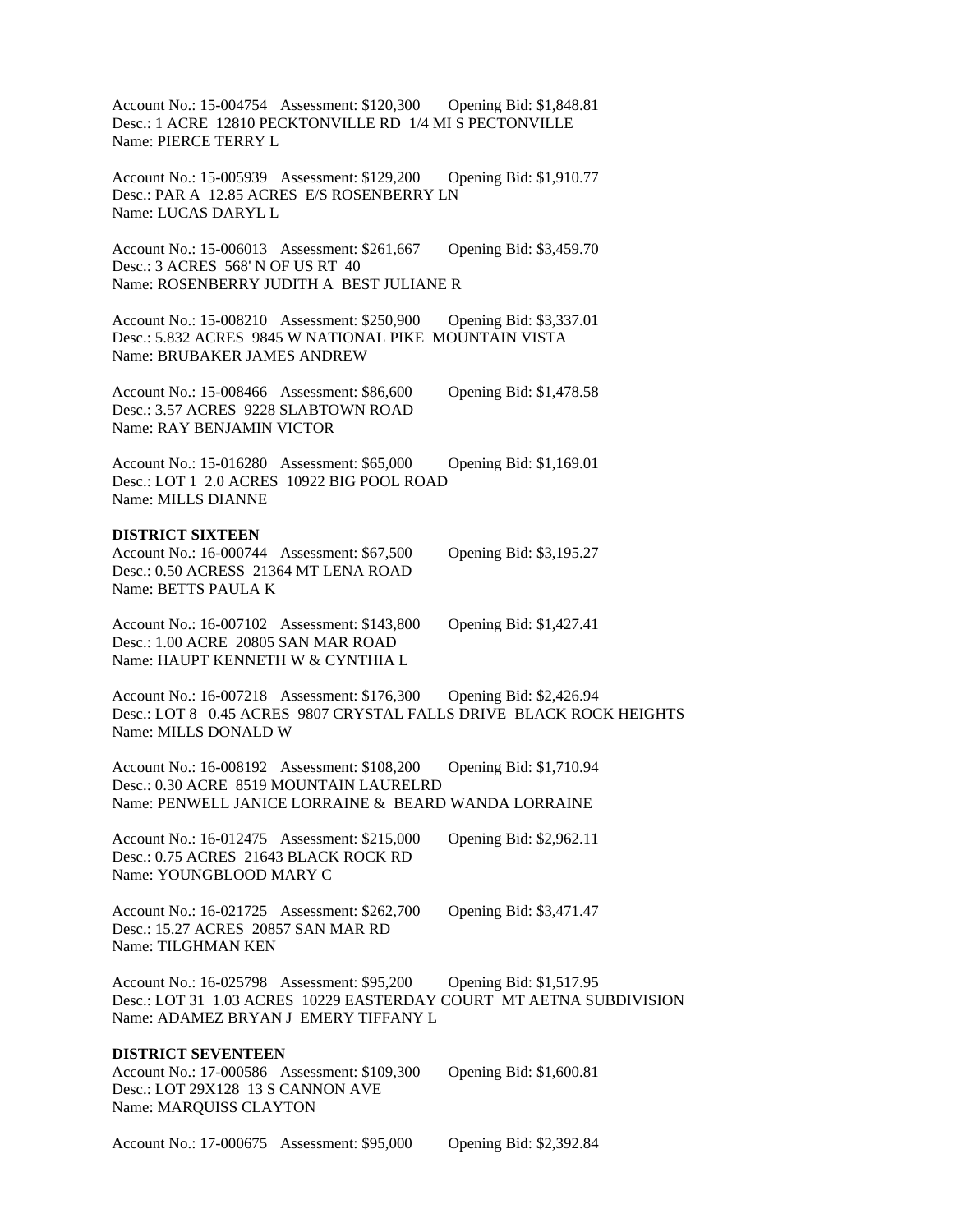Desc.: UNIT 1052 PHASE 1A 1052 BRINKER DRIVE WOODCREST CONDO Name: DRUIN CATHY M DRUIN GERALD E JR

Account No.: 17-000772 Assessment: \$209,700 Opening Bid: \$2,755.23 Desc.: LOT 30X240 125-127 E WASHINGTON ST Name: BLUE RIDGE INVESTMENTS LLC

Account No.: 17-001051 Assessment: \$92,600 Opening Bid: \$2,342.93 Desc.: LOT 40X73 321 MULBERRY ST Name: SANCHEZ GUSTAVO PLATA MONTIEL EVELIN LUNA

Account No.: 17-001728 Assessment: \$58,400 Opening Bid: \$1,632.00 Desc.: LOT 17X100 .039 AC 221 S LOCUST ST Name: ROACH KARYNTHIA

Account No.: 17-003054 Assessment: \$84,100 Opening Bid: \$2,464.19 Desc.: LOT 20.5X125 151 KING ST Name: FREITAG BOBBIE JEAN

Account No.: 17-003488 Assessment: \$54,600 Opening Bid: \$1,004.21 Desc.: LOT 22X150 54 S CANNON AVE Name: DUTROW JOSEPH R & MARY K

Account No.: 17-003720 Assessment: \$103,367 Opening Bid: \$525.26 Desc.: LOT 40X140 360 S LOCUST ST Name: COX DEBORAH SUE & JACKY LEE JR

Account No.: 17-003976 Assessment: \$75,000 Opening Bid: \$1,222.76 Desc.: UNIT 1004-101 PHASE 1-D WOODCREST CONDO Name: DALEY GARRY L

Account No.: 17-004816 Assessment: \$66,667 Opening Bid: \$773.04 Desc.: UNIT 1018-301 PHASE 1018 BRINKER DR UNIT 30 WOODCREST CONDO Name: LOPEZ WILSON YARAVI

Account No.: 17-006339 Assessment: \$236,300 Opening Bid: \$2,386.17 Desc.: LOT 98X200 .36 AC 640-642 FREDERICK ST Name: SAM & PAULA LLC C/O PRAK

Account No.: 17-007459 Assessment: \$275,100 Opening Bid: \$3,395.02 Desc.: LOT .43 ACRE W/S KENLEY AVENUE INT WITH E FIRST ST Name: BEYOND HEALTHCARE SERVICES LLC

| Account No.: 17-007718 Assessment: \$69,900  | Opening Bid: \$1,130.40 |
|----------------------------------------------|-------------------------|
| Desc.: PT LOT 19X203 116 E BALTIMORE ST      |                         |
| Name: LYNN MICHAEL E LYNN DONNA L            |                         |
|                                              |                         |
| Account No.: 17-008552 Assessment: \$123,200 | Opening Bid: \$1,751.22 |
| Desc.: LOT $40X150$ $44/46$ S CANNON AVE     |                         |
| Name: YGB INVESTMENTS LLC                    |                         |

Account No.: 17-009125 Assessment: \$25,000 Opening Bid: \$943.33 Desc.: LOT 40 SEC 7 25X150 ROSE HILL AVE Name: PUGH PATRICIA

Account No.: 17-009397 Assessment: \$93,500 Opening Bid: \$65,084.99 Desc.: LOT 37 40X110 123-125 E LEE ST Name: HAMILTON CHARLES B GREEN SARINA A

Account No.: 17-009575 Assessment: \$50,300 Opening Bid: \$19,091.03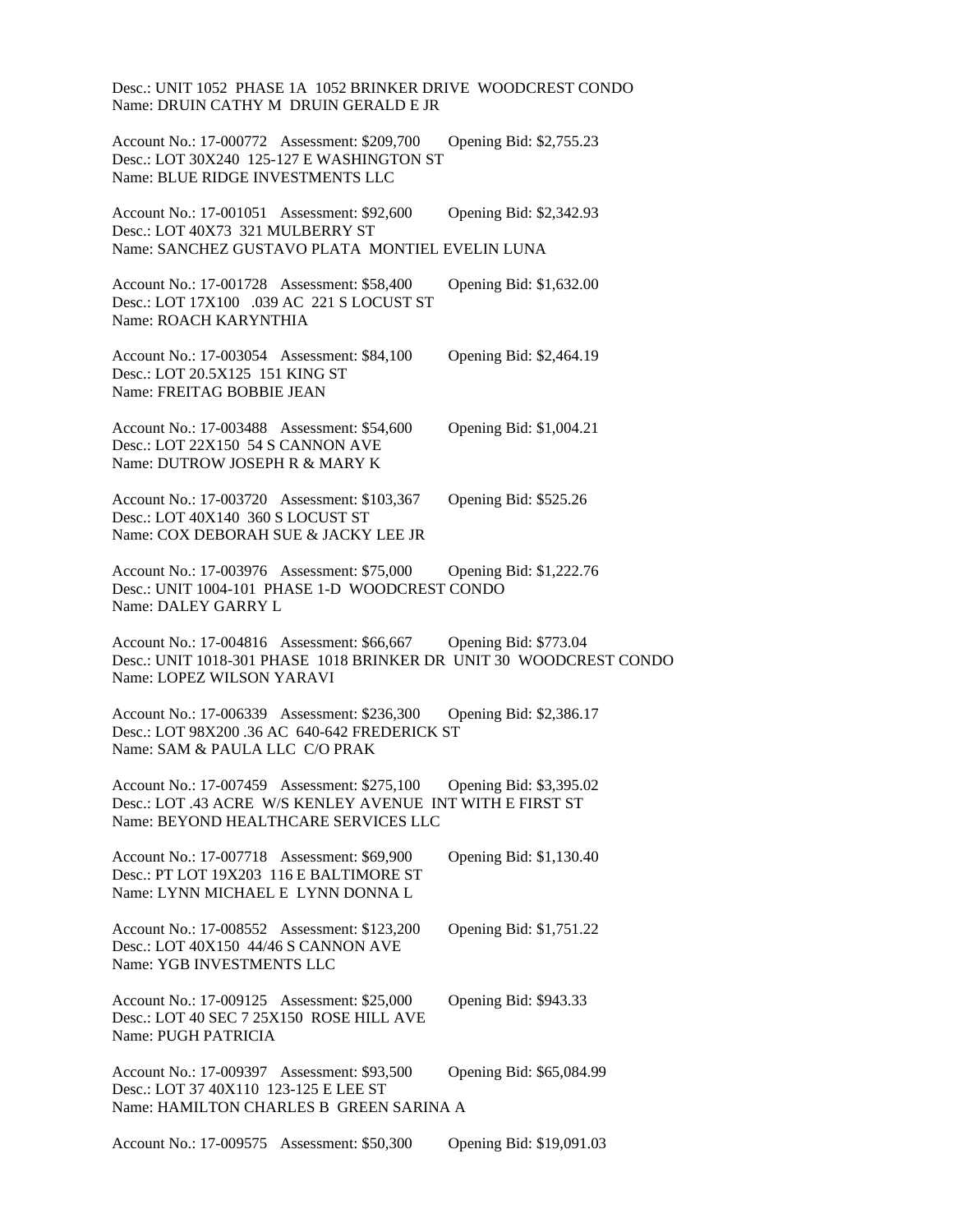Desc.: PT LOT 66 20X110 126 RAY ST Name: BORING KIMBERLY GORDON DUSTIN ALLEN

Account No.: 17-012258 Assessment: \$193,400 Opening Bid: \$2,510.90 Desc.: LOT 68 X 83 208 & 212 E ANTIETAM ST Name: FRALEY DANIEL L & FRALEY SUSAN M

Account No.: 17-012428 Assessment: \$136,900 Opening Bid: \$3,339.05 Desc.: LOT 0.03 ACRES 103 E ANTIETAM ST Name: M & M ENTERPRISES LLC

Account No.: 17-012967 Assessment: \$87,300 Opening Bid: \$2,252.45 Desc.: PARC B .07 AC 824 POPE AVE Name: GRABIEL JUSTIN A

Account No.: 17-013386 Assessment: \$89,300 Opening Bid: \$1,573.37 Desc.: LT 56.2X40.2 AV .049 AC 335 S LOCUST ST Name: SHUMAKER JAMES G

Account No.: 17-013653 Assessment: \$114,700 Opening Bid: \$4,433.47 Desc.: LOT 38X205 .179 AC 258-260 S POTOMAC ST Name: SHUMAKER PERCY L SR & DOROTHY A

Account No.: 17-015133 Assessment: \$107,600 Opening Bid: \$991.03 Desc.: LOT 55X100 .12 A 245 E HOWARD ST Name: PALMER DANE HILL LAWREN

Account No.: 17-016253 Assessment: \$16,500 Opening Bid: \$11,464.50 Desc.: PT LOT 0.016 ACRES 144 MILL STREET Name: WOLTERS-HARDY ROSE M

Account No.: 17-019430 Assessment: \$136,267 Opening Bid: \$1,806.77 Desc.: LOT 15 .087 ACRES 629 PICADILLY DR KENLY SQUARE Name: PARSONS CAROL ET AL MARTIN MICHAEL THOMAS

Account No.: 17-024493 Assessment: \$177,300 Opening Bid: \$2,321.57 Desc.: LOT 49 SEC B 0.266AC 1830 LONDONTOWNE CIR FAIRWAY MEADOWS SUB Name: KLINE WENDY L

Account No.: 17-025732 Assessment: \$48,400 Opening Bid: \$5,591.71 Desc.: LOT 3 0.6865 ACRES N/S MT AETNA ROAD Name: HAGERSTOWN FIBER & LIGHT LP C/O THE PEARLSTONE GROUP

Account No.: 17-025791 Assessment: \$69,500 Opening Bid: \$817.01 Desc.: LOT 20X140 0.064 AC 208 HAGER ST Name: MECKFESSEL KATHLEEN GREENE JEREMY

Account No.: 17-025848 Assessment: \$65,400 Opening Bid: \$958.00 Desc.: PARC A 0.0356 ACRES 109 S MULBERRY ST Name: BANK PNC

Account No.: 17-028421 Assessment: \$66,000 Opening Bid: \$1,789.99 Desc.: PARCEL B 0.04 ACRES 365 S CANNON AVE Name: THE JAY AN LISA GEBBIA FAMILY TRUST

Account No.: 17-065244 Assessment: \$25,000 Opening Bid: \$3,601.96 Desc.: LOT 4 25X130 .074 LAWTON LANE Name: ALBERT EUGENE S JR

Account No.: 17-065896 Assessment: \$1,993,900 Opening Bid: \$42,036.37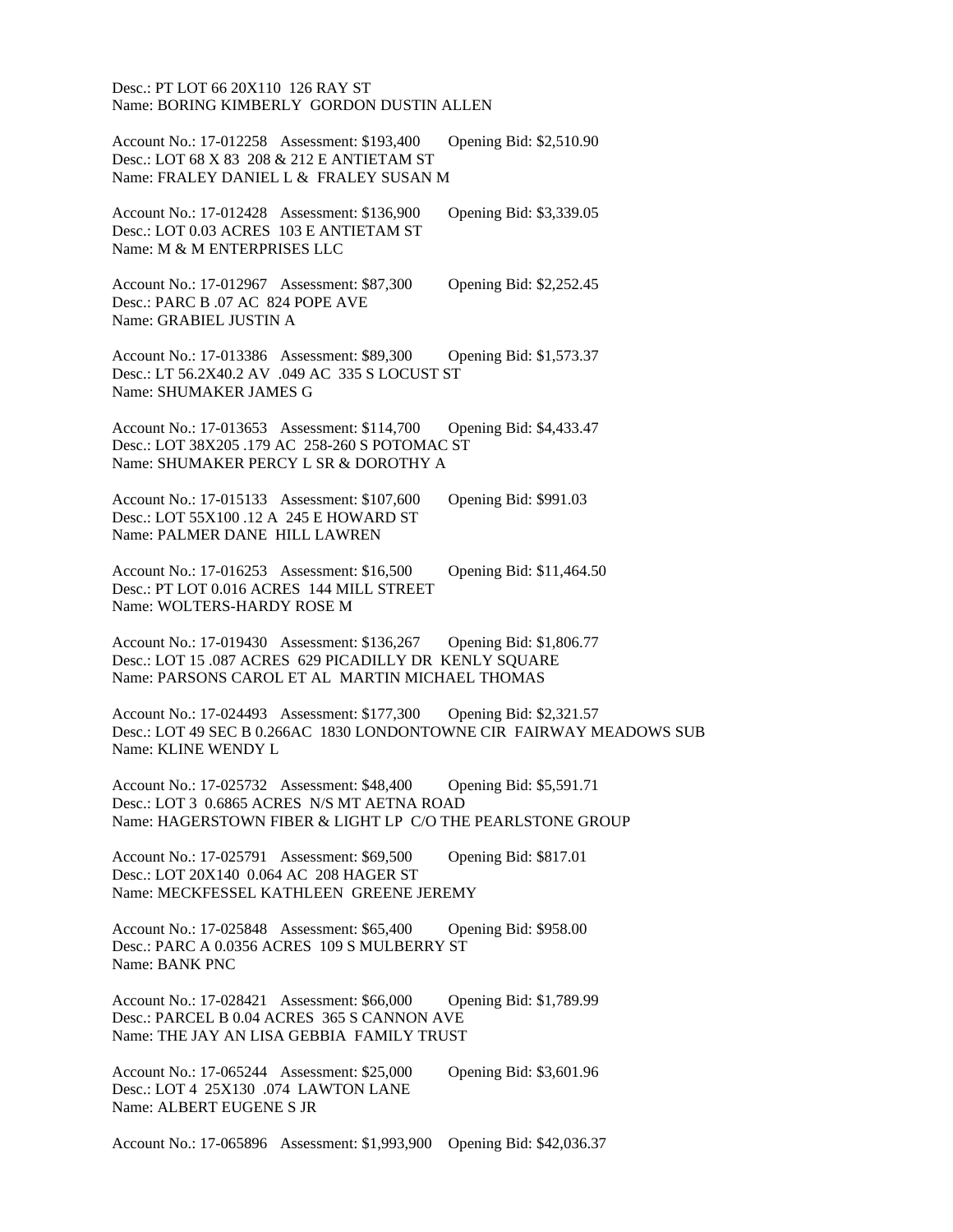Desc.: LOT 1 0.60 ACRES 531 DUAL HWY KRISPY KREME DONUT SHOP Name: K S CHO 3 LLC

### **DISTRICT EIGHTEEN**

Account No.: 18-001500 Assessment: \$101,000 Opening Bid: \$1,644.95 Desc.: LOT 4 100X200 .46 A 10635 CRYSTAL FALLS DR Name: BISER FANNIE E

Account No.: 18-007622 Assessment: \$203,800 Opening Bid: \$2,800.30 Desc.: LOT 7 5 ACRES 20532 TROVINGER MILL RD Name: MOWEN CHARLES E & MOWEN MARY A

Account No.: 18-007657 Assessment: \$42,600 Opening Bid: \$910.20 Desc.: LOT B23 85X100 .35AC PHEASANT TR ROBINWOOD DEV Name: REID CHARLES REID ALECIA

Account No.: 18-008092 Assessment: \$334,500 Opening Bid: \$4,342.82 Desc.: 19.41 ACRES 21221/21210/21211 SAM LA Name: LITTLE ANTIETAM INVESTMENTS LLC

Account No.: 18-011530 Assessment: \$34,000 Opening Bid: \$810.84 Desc.: LOT 32 50X150 INTERVAL RD Name: KUHN ROGER D

Account No.: 18-015870 Assessment: \$166,300 Opening Bid: \$2,312.99 Desc.: LOT 170X330 1.28AC 20208 JEFFERSON BLVD Name: MULLENIX LINDSAY ALLISON

Account No.: 18-016346 Assessment: \$636,200 Opening Bid: \$7,667.50 Desc.: .50 ACRES 277 EASTERN BLVD Name: REALTY SERVICES LLC

Account No.: 18-017490 Assessment: \$136,200 Opening Bid: \$1,970.00 Desc.: LOT 15 PT 16 118X150 13415 MARSH PIKE Name: ROCHE GLADYS L & ROCHE RICHARD

Account No.: 18-021870 Assessment: \$161,300 Opening Bid: \$2,316.01 Desc.: 2.4 ACRES 11814 KIEFFER FUNK RD Name: SOWERS DOUGLAS ET AL SOWERS SUSAN

Account No.: 18-022842 Assessment: \$163,700 Opening Bid: \$863.77 Desc.: LOT 42 115X150 .40 A 20807 EMERALD DR SYCAMORE HGTS Name: HOWARD BARBARA L

Account No.: 18-025396 Assessment: \$37,500 Opening Bid: \$851.28 Desc.: LOT 122 50X150 N/S MEDWAY ROAD Name: MOORE WILLIAM T MOORE MICKEY L

Account No.: 18-033283 Assessment: \$123,500 Opening Bid: \$1,499.20 Desc.: LT 163 SE C 0.041 AC 20228 KELLYS CIR ROBINS GLENN Name: MORGAN FRANK B

Account No.: 18-045788 Assessment: \$596,700 Opening Bid: \$7,217.39 Desc.: STE 151 2387 SF 11110 MEDICAL CAMPUS RD SOUTH WING 1ST FLR Name: EZM LLC

Account No.: 18-066128 Assessment: \$205,600 Opening Bid: \$2,760.81 Desc.: LOT 2 UNIT 7 - 1,4 19638 LEITERSBURG PIKE Name: CALICO BAY LLC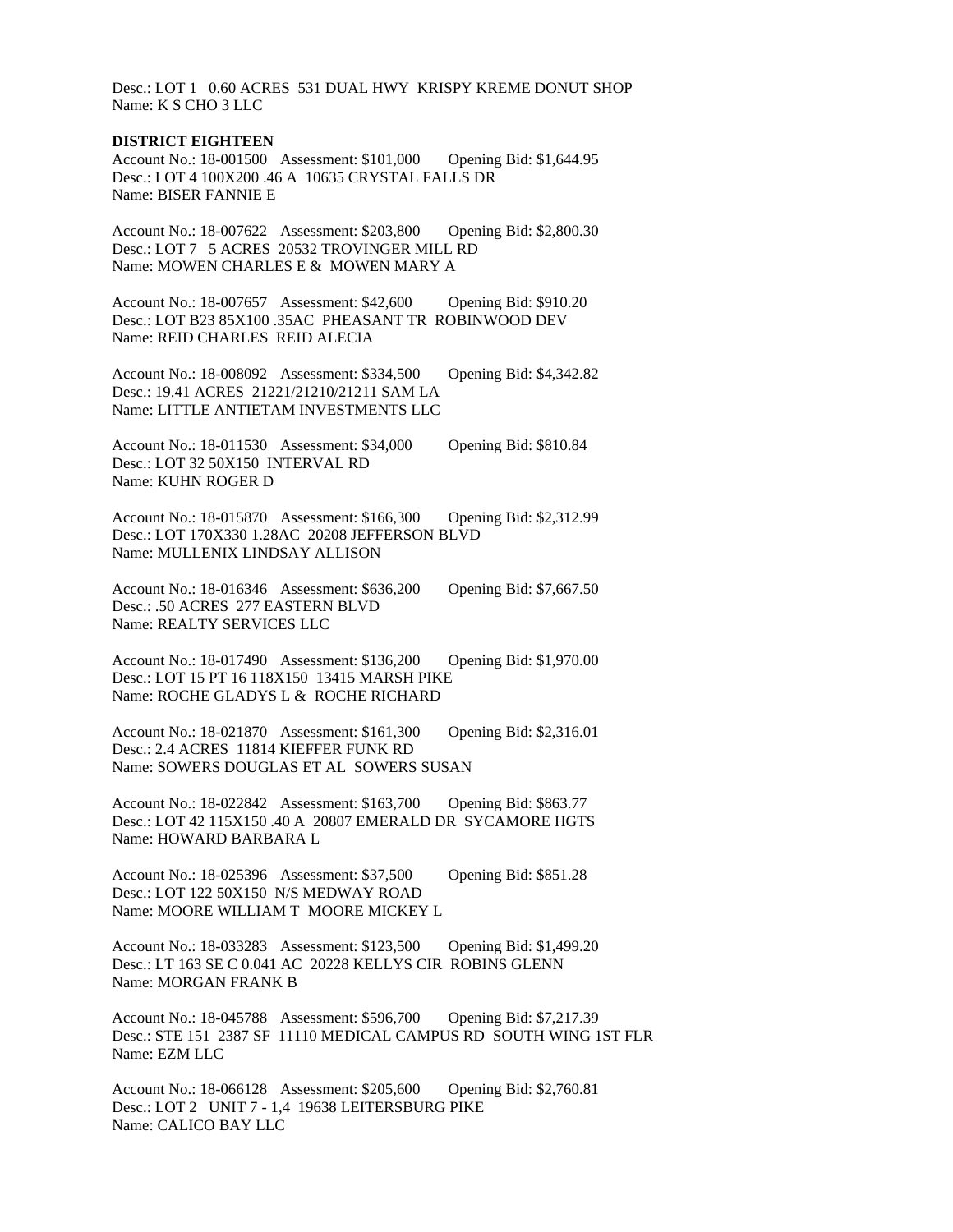Account No.: 18-066129 Assessment: \$444,500 Opening Bid: \$5,483.08 Desc.: LOT 2 UNIT 8 - 3,2 19638 LEITERSBURG PIKE Name: CALICO BAY LLC

Account No.: 18-066130 Assessment: \$218,900 Opening Bid: \$2,912.35 Desc.: LOT 2 UNIT 9 - 1,5 19638 LEITERSBURG PIKE Name: CALICO BAY LLC

Account No.: 18-066515 Assessment: \$326,000 Opening Bid: \$4,132.76 Desc.: LOT 2 UNIT 10 2,35 19638 LEITERSBURG PIKE Name: CALICO BAY LLC

### **DISTRICT NINETEEN**

Account No.: 19-000745 Assessment: \$130,167 Opening Bid: \$1,149.27 Desc.: LOT 0.74 ACRES 19402 PORTERSTOWN RD Name: CHANEY DONALD S

Account No.: 19-000818 Assessment: \$5,000 Opening Bid: \$475.77 Desc.: 1.00 AC TOYER RD Name: CLARK DOUGLAS W SR

Account No.: 19-004546 Assessment: \$670,600 Opening Bid: \$8,430.15 Desc.: 3.68 ACRES 19409 SHEPHERDSTOWN PIKE MD RT 34 Name: RED BYRD ASSOCIATES LLC

Account No.: 19-006158 Assessment: \$256,700 Opening Bid: \$3,403.11 Desc.: 22.997 AC 18712 KEEDYSVILLE RD Name: HURWITZ ALLISON MARIE

### **DISTRICT TWENTY**

Account No.: 20-003820 Assessment: \$289,500 Opening Bid: \$2,090.44 Desc.: 1 ACRE 16750 SPIELMAN RD Name: BENEDICT EILEEN VIRGINIA BENEDICT RICHARD NELSON JR

Account No.: 20-005149 Assessment: \$105,067 Opening Bid: \$1,675.25 Desc.: .95 ACRE 8030 AVIS MILL RD Name: MILLER MARIE E & JUDD TODD

Account No.: 20-010452 Assessment: \$463,700 Opening Bid: \$5,761.86 Desc.: LOT 8A 1.404 ACRES 7107 BARRETT CT WASHINGTON FOUR Name: BYNAKER DALE EILEEN

### **DISTRICT TWENTY-ONE**

Account No.: 21-002615 Assessment: \$204,700 Opening Bid: \$4,673.23 Desc.: LOT 72 117X175 1323 OAK HILL AVE Name: FLAHERTY JANET M

Account No.: 21-003980 Assessment: \$103,233 Opening Bid: \$2,587.24 Desc.: 1/2 LOT 36 20X142 834 MULBERRY AVE Name: DAVIS ROGER L DAVIS LINDA S

Account No.: 21-006572 Assessment: \$ Opening Bid: \$35,244.73 Desc.: .73 AC OPEN SPACE SW/S GARST COURT FAIRCHILD HGTS TOWNHOMES Name: R & J BUILDERS INC

Account No.: 21-011487 Assessment: \$125,533 Opening Bid: \$3,027.55 Desc.: LOT 34 58X180 339 BELVIEW AVE Name: PATTON UNA LEE

Account No.: 21-012157 Assessment: \$109,700 Opening Bid: \$2,698.40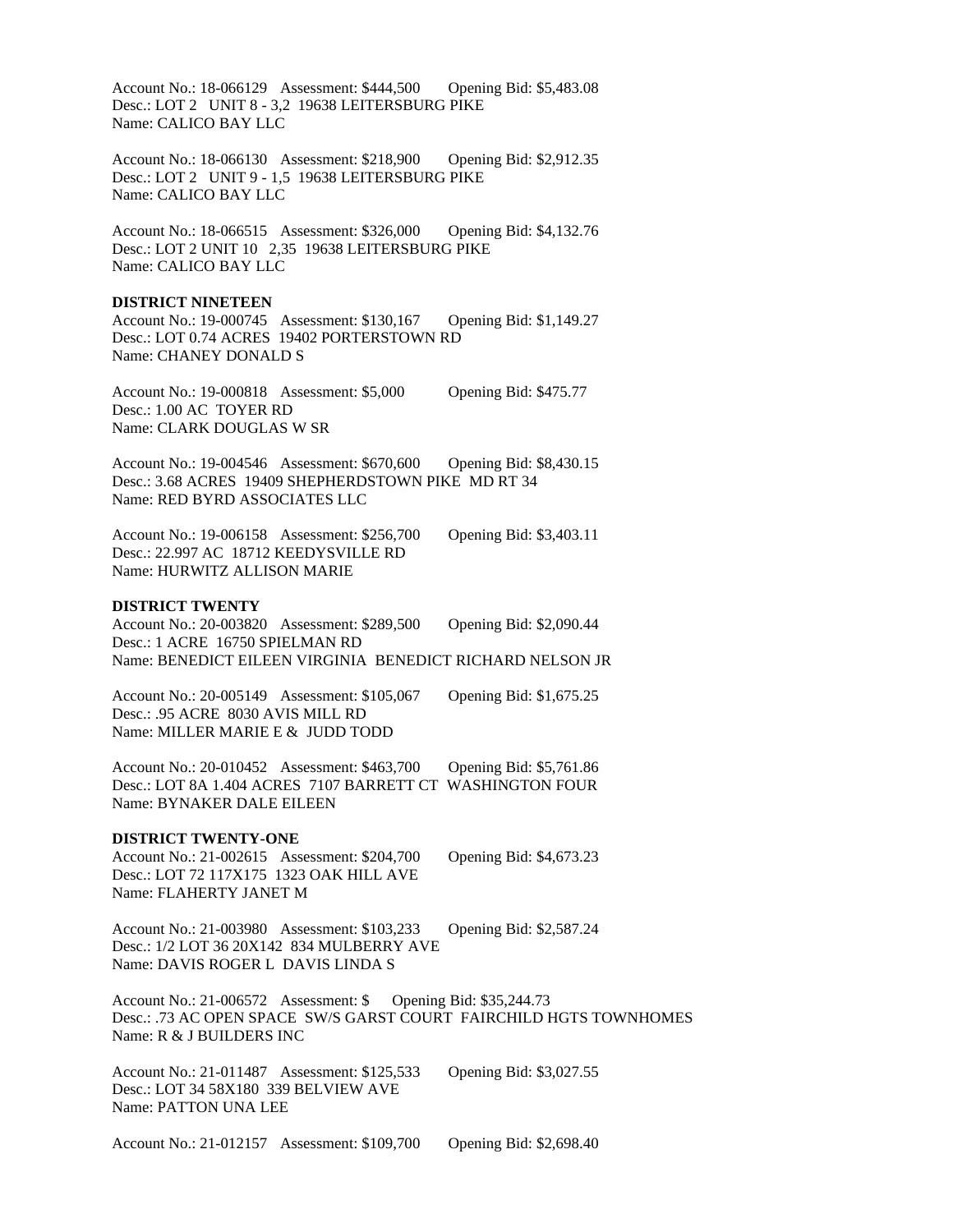Desc.: LOT 20 BLK B 99X133 1072 BRAMLY DRIVE CARROLL HEIGHTS Name: PAZ ELOIZA V

Account No.: 21-013498 Assessment: \$129,767 Opening Bid: \$3,115.56 Desc.: LOT 42 60X173 1140 SUNNYSIDE DRIVE CARROLL HEIGHTS Name: WOLFKILL HEATHER N

Account No.: 21-016411 Assessment: \$140,533 Opening Bid: \$526.00 Desc.: LT7 108.97X80 .200AC 1020 BRAMLY DR CARROLL HEIGHTS Name: PECK KATIE

Account No.: 21-017280 Assessment: \$118,400 Opening Bid: \$2,905.95 Desc.: LOT 20 63.05X119.18 1337 CEDARWOOD DR CARROLL HEIGHTS Name: AMERIAN ASSETS MANAGEMENT LLC

Account No.: 21-020710 Assessment: \$138,667 Opening Bid: \$1,105.16 Desc.: LOT 73 92.52X144.38 1104 GLENWOOD AVE CARROLL HEIGHTS Name: WEIR DONALD W

Account No.: 21-023795 Assessment: \$144,867 Opening Bid: \$1,156.20 Desc.: LT 5 BLK A .278 AC 1079 WAYNE AVE EXT 60.75X127.5 BRIGHTON MAN Name: SANCHEZ JUAN C

Account No.: 21-025119 Assessment: \$194,000 Opening Bid: \$25,125.44 Desc.: PARCEL B 0.993 AC HAVEN ROAD WOODLANDS NORTH Name: SC DEVELOPMENT CORP

Account No.: 21-026921 Assessment: \$155,533 Opening Bid: \$3,651.18 Desc.: LOT 24 SEC 2 0.099 A 1177 FAIRCHILD AVE NORTHGATE TOWNHOMES Name: HOFFMAN ROBERT L

Account No.: 21-031054 Assessment: \$157,733 Opening Bid: \$2,003.41 Desc.: LOT 20 0.22 ACRES 1036 BENJAMIN PLACE WEST IRVIN HEIGHTS Name: KLINE DOROTHY M

Account No.: 21-035157 Assessment: \$ Opening Bid: \$1,178.23 Desc.: SWM AREA .81 AC FAIRCHILD AVE FAIRCHILD HGTS TOWNHOMES Name: R & J BUILDERS INC

### **DISTRICT TWENTY-TWO**

Account No.: 22-000640 Assessment: \$91,833 Opening Bid: \$2,067.57 Desc.: LOT 41X108 109 JOHN ST Name: MILLA NELSON MANUEL FLORES

Account No.: 22-000829 Assessment: \$69,200 Opening Bid: \$1,113.56 Desc.: LOT 40X60 .055 AC 71 EAST AVE Name: QUISPE HENRY URA ESTRADA GEHIDI

Account No.: 22-001736 Assessment: \$50,200 Opening Bid: \$23,126.62 Desc.: LOT 41X120 221 JEFFERSON ST Name: SCHWARTZ JOSEPH T SCHWARTZ JANET L

Account No.: 22-002287 Assessment: \$107,233 Opening Bid: \$607.00 Desc.: LOT 40 41X108 130/132 JOHN ST Name: BALLO DAOUDA DEMBELE MOGANTAFE

Account No.: 22-002716 Assessment: \$80,267 Opening Bid: \$2,104.66 Desc.: 1/2 LT 6 21.5X241.31 45 RANDOLPH AVE Name: HANNA RUTH C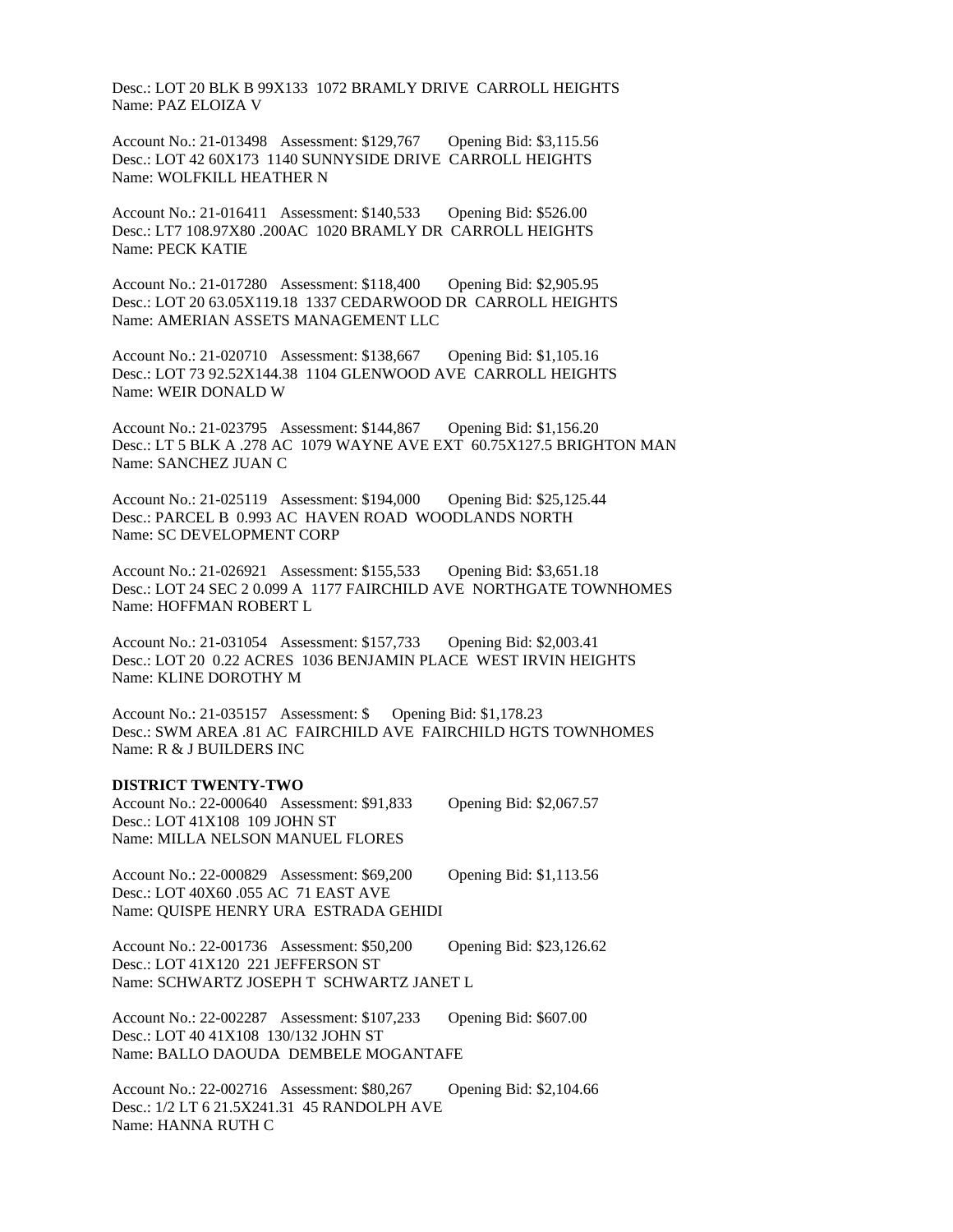Account No.: 22-002759 Assessment: \$61,700 Opening Bid: \$1,714.50 Desc.: LOT 18X82 111 N LOCUST ST Name: LEE PROPERTIES LLC

Account No.: 22-005081 Assessment: \$149,900 Opening Bid: \$1,924.70 Desc.: LOT 68 PT 67 48X235 626 POTOMAC AVENUE Name: NIKAAR HOLDINGS LLC

Account No.: 22-005723 Assessment: \$15,000 Opening Bid: \$40,415.51 Desc.: PTLT 17.77 X 66.82 110 N CANNON AVE .027ACRES Name: DELOSIER DONNA J

Account No.: 22-006150 Assessment: \$291,467 Opening Bid: \$766.24 Desc.: LT 81.02X236.01 .436 ACRES 420-428 LIBERTY ST Name: SMITH COLIN LEE

Account No.: 22-007491 Assessment: \$111,867 Opening Bid: \$2,743.47 Desc.: LOT 100X88 & 40X88 200 JEFFERSON ST Name: ANDREWS JAMES RICHARD LEE

Account No.: 22-007556 Assessment: \$61,467 Opening Bid: \$1,077.94 Desc.: LOT 18.6 X82 209 E FRANKLIN ST Name: BURGER CATHERINE ANNETT

Account No.: 22-007602 Assessment: \$381,300 Opening Bid: \$4,304.03 Desc.: LOT 41X97 202-204 N P0TOMAC ST HAGERSTOWN Name: POTOMAC APARTMENTS LLC

Account No.: 22-008080 Assessment: \$16,000 Opening Bid: \$754.21 Desc.: LOT 2 35X120 .10 LIBERTY ST Name: KNODE ROBERT F KNODE PATSY J

Account No.: 22-009141 Assessment: \$92,300 Opening Bid: \$52,911.54 Desc.: PT LOT 14 42X85 301 N CANNON AVE CRNR JEFFERSON & CANNON Name: FIELD NATHAN

Account No.: 22-009915 Assessment: \$98,333 Opening Bid: \$15,664.09 Desc.: LOT 20X240 45 EAST AVE Name: MOYER ANNA VA

Account No.: 22-011421 Assessment: \$70,400 Opening Bid: \$1,368.84 Desc.: PT LOT 20X115 606 N MULBERRY ST Name: JAM & DEE LLC

Account No.: 22-013378 Assessment: \$157,233 Opening Bid: \$21,293.67 Desc.: CRNR LT 41X100 .094A 655 N LOCUST ST & 49 A&B FAIRGROUND AVE Name: SMITH KENNETH LEROY JR

Account No.: 22-014161 Assessment: \$15,000 Opening Bid: \$25,602.17 Desc.: PT LOT 13X120 324 EAST FRANKLIN ST Name: YANG WEN CHIH

Account No.: 22-014323 Assessment: \$57,000 Opening Bid: \$46,632.64 Desc.: PTLT 14X81 AV .025 A 242 1/2 N LOCUST ST Name: RESIDENTIAL FUNDING COMPANY LLC

Account No.: 22-014544 Assessment: \$79,200 Opening Bid: \$2,064.37 Desc.: LOT 40X82 709 N MULBERRY STREET Name: KATRANDJIYSKI ROBERTO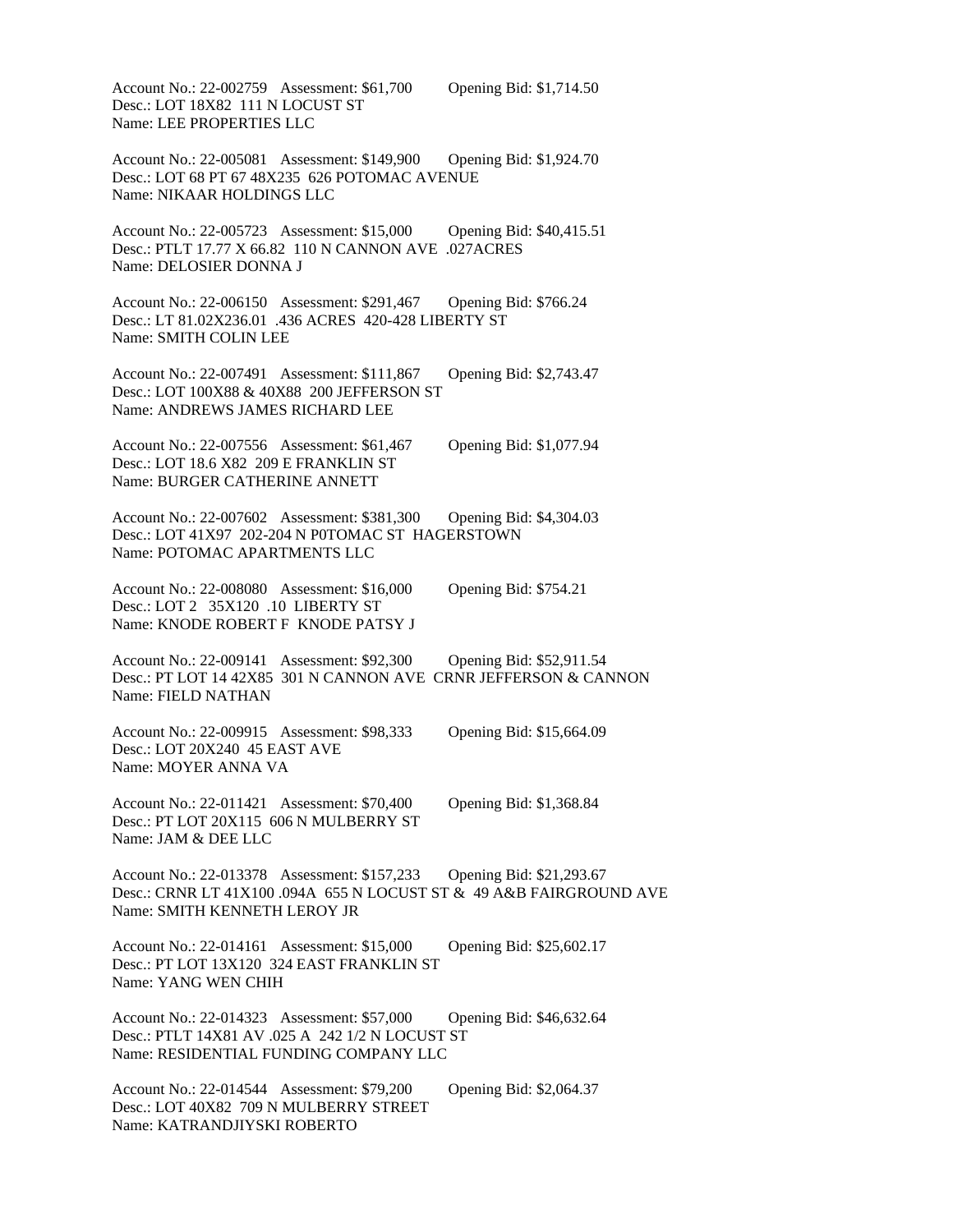Account No.: 22-014609 Assessment: \$15,000 Opening Bid: \$37,424.07 Desc.: PT LOT 67 13X120 326 1/2 FRANKLIN ST Name: TAYLOR HAROLD EDWARD TAYLOR ANNA J

Account No.: 22-014714 Assessment: \$90,367 Opening Bid: \$2,316.89 Desc.: LOT 50X42 143 BROADWAY Name: PREXUS PROPERTIES LLC

Account No.: 22-015176 Assessment: \$15,000 Opening Bid: \$44,233.79 Desc.: LOT 67 13X120 326 E FRANKLIN STREET Name: U S LIENS LLC

Account No.: 22-015761 Assessment: \$257,500 Opening Bid: \$1,174.00 Desc.: LOT 50X234 .269 AC 25 BROADWAY Name: F4L HABITAT LLC

Account No.: 22-020056 Assessment: \$150,167 Opening Bid: \$1,927.37 Desc.: UNIT 115 PHASE 2 356 SUNBROOK LANE SUMMERLAND MANOR Name: PRICE AGNES C

Account No.: 22-020390 Assessment: \$135,000 Opening Bid: \$1,774.92 Desc.: UNIT 21 PHASE 3 75 SUNBROOK LANE SUMMERLAND MANOR Name: GLASPELL MEGAN

Account No.: 22-026844 Assessment: \$94,767 Opening Bid: \$1,383.81 Desc.: PARCEL B 0.04 AC 547 N MULBERRY ST Name: FAIRLAKES LLC

Account No.: 22-027484 Assessment: \$314,200 Opening Bid: \$3,892.19 Desc.: LT 24 11,238 SF 1113 STAR DRIVE HILLSIDE MANOR PHS A Name: JALLOH ISATA

### **DISTRICT TWENTY-THREE**

Account No.: 23-000660 Assessment: \$4,700 Opening Bid: \$532.58 Desc.: .22 ACRE PINESBURG RD Name: BLOYER NANCY J

Account No.: 23-002795 Assessment: \$65,467 Opening Bid: \$1,224.00 Desc.: 0.94 ACRES REM LANDS 14413 HICKSVILLE RD Name: HOFFMAN EDWARD JOHN

Account No.: 23-006995 Assessment: \$94,533 Opening Bid: \$1,553.80 Desc.: LOT 0.583 ACRES 14113 ROCKDALE RD Name: MILLS EDGAR THOMAS JR MILLS ROBIN ANN

Account No.: 23-008076 Assessment: \$729,100 Opening Bid: \$8,786.10 Desc.: 3.51 ACRES 12330 SHIFLER LANE NEAR HUYETTS CROSSROADS Name: SHIFLER RANDY M & SHIFLER ANGELA M

Account No.: 23-008211 Assessment: \$104,500 Opening Bid: \$1,668.78 Desc.: LT.66AC 97.85X293.76 11633 DAM 5 RD Name: CLAY JONATHAN E

Account No.: 23-011158 Assessment: \$101,400 Opening Bid: \$1,573.46 Desc.: 1.69 ACRES E/S BROOKFIELD AVE Name: SHIFLER RANDY M & ANGELA M

Account No.: 23-014092 Assessment: \$68,333 Opening Bid: \$1,196.65 Desc.: LOT 35 .105 ACRES 12129 HEATHER DR HIGHLAND MANOR Name: COGSWELL WILLIAM L & COGSWELL BONNIE J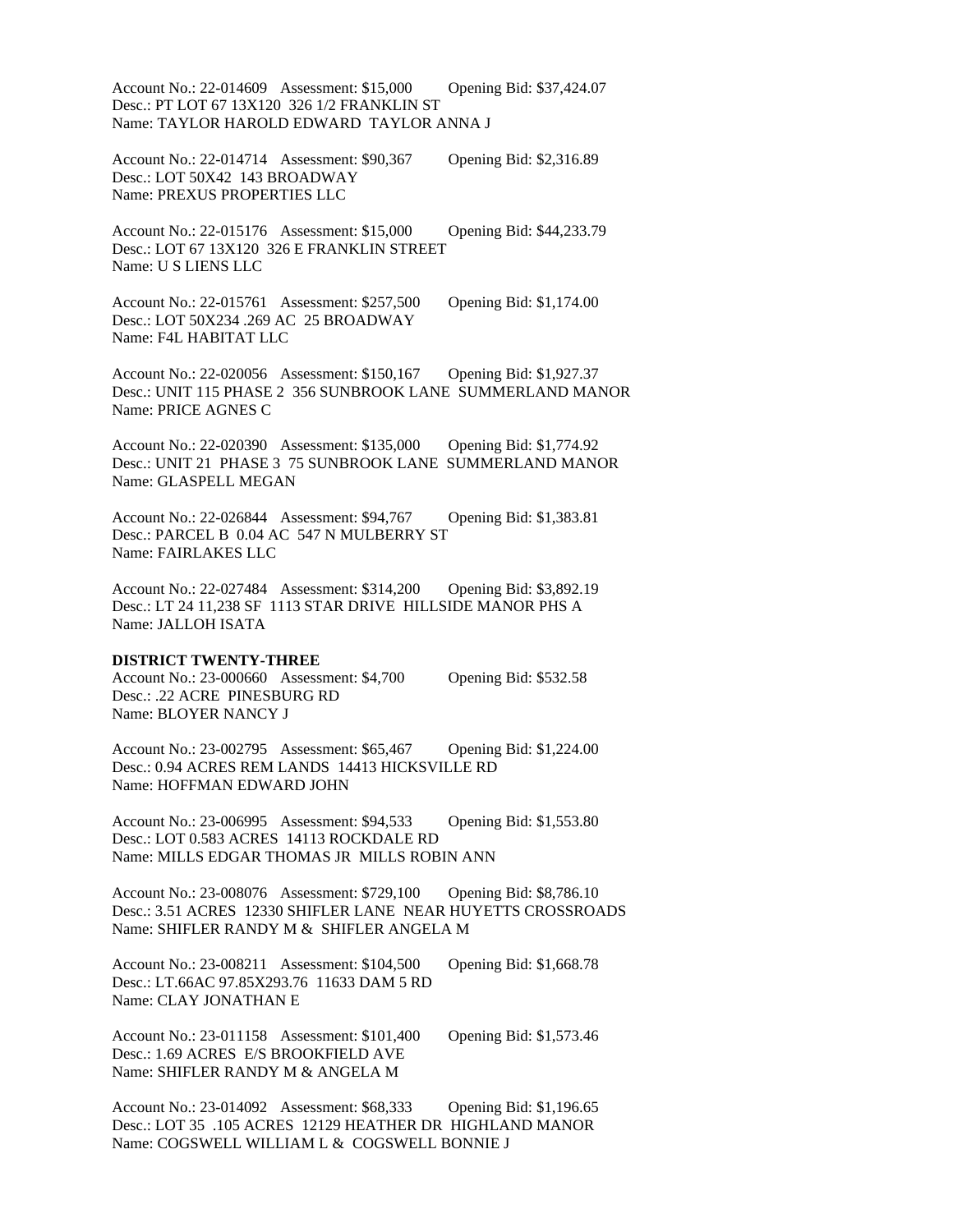Account No.: 23-014254 Assessment: \$66,800 Opening Bid: \$1,962.58 Desc.: LOT 23 .110 ACRES 12110 HEATHER DRIVE HIGHLAND MANOR Name: CAUDLE ROBERT F JR ET AL

Account No.: 23-014459 Assessment: \$61,700 Opening Bid: \$2,306.29 Desc.: LOT 77 .130 ACRES 16301 MCGREGOR DRIVE HIGHLAND MANOR Name: FRANCO GERADO & FRANCO MARISOL

Account No.: 23-015374 Assessment: \$73,633 Opening Bid: \$1,257.04 Desc.: 0.115 AC LOT 84 12001 S SCOTTISH COURT HIGHLAND MANOR Name: CARR VICKIE S & JONES REGINALD A

Account No.: 23-016028 Assessment: \$54,800 Opening Bid: \$1,051.16 Desc.: 0.308 AC LOT 140 16228 MCGREGOR DRIVE N HIGHLAND MANOR Name: IRWIN JANE

Account No.: 23-022540 Assessment: \$368,667 Opening Bid: \$1,513.40 Desc.: LOT 1 2.44 ACRES 16140 TRICKLING SPRING L W/S GREENCASTLE PIKE Name: ELISABETHS HOME SERVICES LLC

### **DISTRICT TWENTY-FOUR**

Account No.: 24-000842 Assessment: \$42,500 Opening Bid: \$909.04 Desc.: LT124 PT125&126 .53A RICHWOOD DRIVE Name: CUNNINGHAM GEORGE W JR CUNNINGHAM TIMOTHY L

Account No.: 24-000850 Assessment: \$160,500 Opening Bid: \$2,246.90 Desc.: LT 122&123 0.53 AC 12320 RICHWOOD DRIVE Name: CUNNINGHAM GEORGE W JR CUNNINGHAM TIMOTHY L

Account No.: 24-001776 Assessment: \$128,333 Opening Bid: \$1,886.30 Desc.: LT42 .28 ACRE 17534 CEDAR LAWN DR Name: MCMAHON LISA THOMAS L/E

#### **DISTRICT TWENTY-FIVE**

| Account No.: 25-000153 Assessment: \$10,000 | Opening Bid: \$124,437.00 |
|---------------------------------------------|---------------------------|
| Desc.: LOT 12.05X125 134 CLARKSON AVE       |                           |
| Name: ANDERSON WILBERT                      |                           |

Account No.: 25-003195 Assessment: \$32,400 Opening Bid: \$928.00 Desc.: LOT 15X49 53 W NORTH STREET Name: MENDOZA HECTOR

Account No.: 25-003322 Assessment: \$83,300 Opening Bid: \$1,713.95 Desc.: 1/2 LOT 34 20X120 65 WEST SIDE AVE .055 ACRES Name: HODZIC MIRSA

Account No.: 25-003349 Assessment: \$74,567 Opening Bid: \$1,190.95 Desc.: PT LOTS 6&7 48X70 7 BERNER AVE Name: BUFFINGTON FLORA M

Account No.: 25-003608 Assessment: \$28,933 Opening Bid: \$1,541.10 Desc.: PARCEL A 48X59 400 N JONATHAN ST Name: WILSON KHADENE & BRUNSON DEXTON L

Account No.: 25-004108 Assessment: \$75,767 Opening Bid: \$1,153.16 Desc.: LOT 121 25X80 0.046 428 MITCHELL AVE Name: BOARMAN KATHERINE WALTON EVE

Account No.: 25-004698 Assessment: \$102,433 Opening Bid: \$4,302.58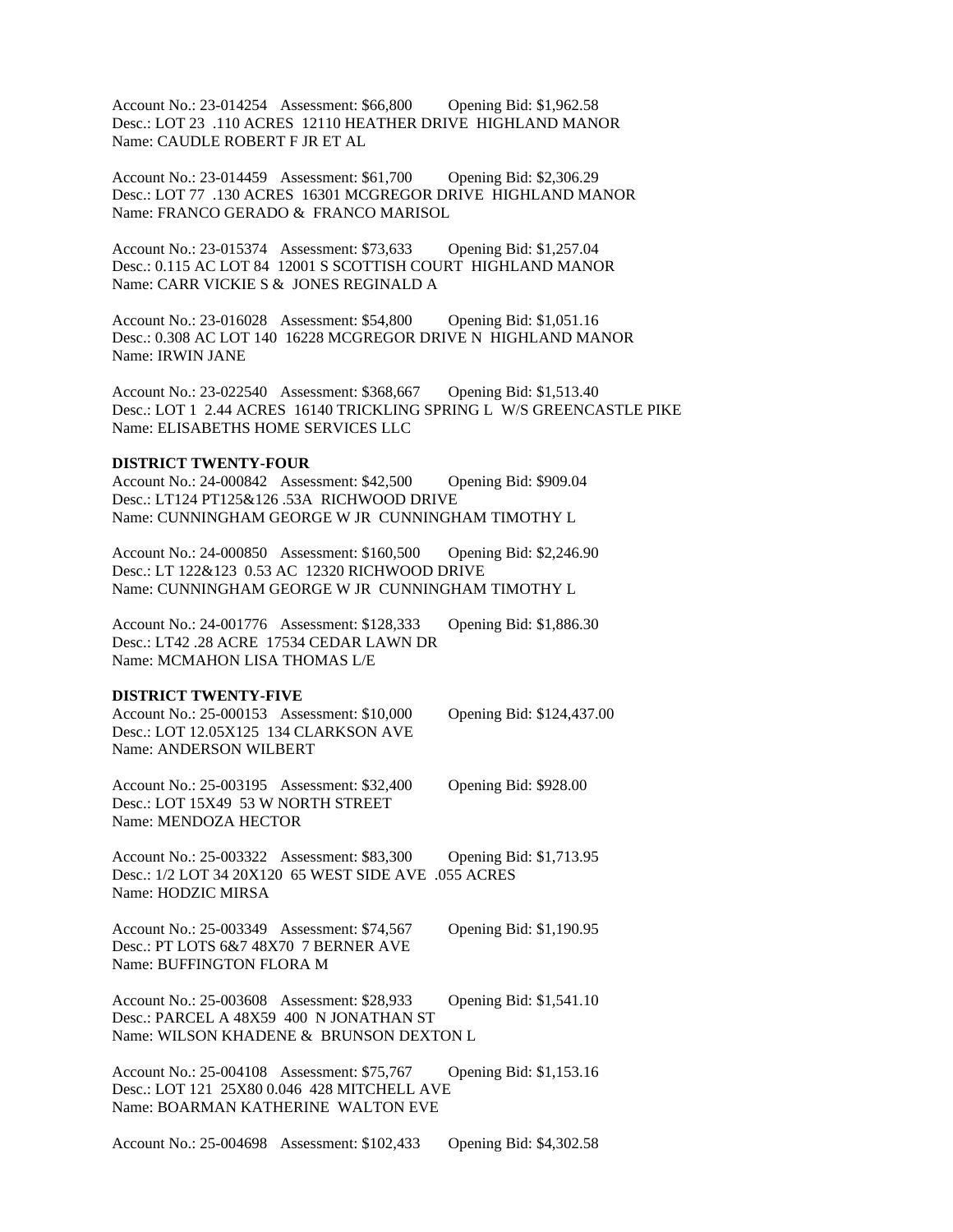Desc.: LOT 195 SEC C 50X140 204 DEVONSHIRE RD Name: CLOPPER SHIRLEY A

Account No.: 25-004981 Assessment: \$71,867 Opening Bid: \$1,236.90 Desc.: LOT 40X168 48 CHARLES ST Name: SHAPIRO FINANCIAL GROUP LLC

Account No.: 25-005430 Assessment: \$50,100 Opening Bid: \$1,470.75 Desc.: LOT 30 50X150 416 RHODE ISLAND AVE Name: HARNISH CHARLES V & HARNISH STACY L

Account No.: 25-006011 Assessment: \$41,200 Opening Bid: \$841.57 Desc.: PT LOT 63 25X60 129 CHURCH ST Name: BAKNER JAMES GREIST WILLIAM FRANKLIN JR

Account No.: 25-006054 Assessment: \$148,833 Opening Bid: \$110,919.16 Desc.: LOT 38X105 661/663 PENNA AVE Name: CARTER NATHAN E

Account No.: 25-006461 Assessment: \$92,600 Opening Bid: \$2,363.81 Desc.: LTS 64X91 .130 AC 800/802 W FRANKLIN ST Name: PREXUS PROPERTIES LLC

Account No.: 25-006917 Assessment: \$65,633 Opening Bid: \$3,935.99 Desc.: LOT 19 30X170 34 AVALON AVENUE Name: GLOBAL ENTREPRENEUR ENTERPRISES IN

Account No.: 25-007603 Assessment: \$79,600 Opening Bid: \$1,272.61 Desc.: LOT 20X135.86 .07AC 822 WASHINGTON AVE Name: 822 WASHINGTON AVENUE FAMILY TRUST

Account No.: 25-008014 Assessment: \$80,033 Opening Bid: \$1,316.58 Desc.: 0.097 AC 34X130 433 CARROLLTON AVE Name: JACKSON ROBERT

Account No.: 25-008189 Assessment: \$132,933 Opening Bid: \$3,181.37 Desc.: LT235 50X186 .21 AC 77 DEVONSHIRE ROAD Name: GHEE GLENN G

Account No.: 25-008626 Assessment: \$111,233 Opening Bid: \$2,863.34 Desc.: LOT 23 40X120 24/26 WEST SIDE AVE Name: GETTEL BRUCE G

Account No.: 25-008677 Assessment: \$139,600 Opening Bid: \$1,821.16 Desc.: LOTS 30.5X139 48-60 JONATHAN ST Name: CARMEL ENTERPRISES LLC

Account No.: 25-008685 Assessment: \$174,800 Opening Bid: \$2,174.96 Desc.: LOT 44.3X138 65-67 W FRANKLIN ST Name: CARMEL ENTERPRISES LLC

Account No.: 25-009088 Assessment: \$92,067 Opening Bid: \$1,603.31 Desc.: LOT 44X120 .13AC 215 ALEXANDER ST Name: VERGARAY ISAIAS AROSTA CAR E;A

Account No.: 25-009517 Assessment: \$405,100 Opening Bid: \$5,243.92 Desc.: 1/2 LOT 5 41.3X240 41/43/45 N POTOMAC ST Name: TRAN BRYAN Q

Account No.: 25-010183 Assessment: \$17,000 Opening Bid: \$7,071.50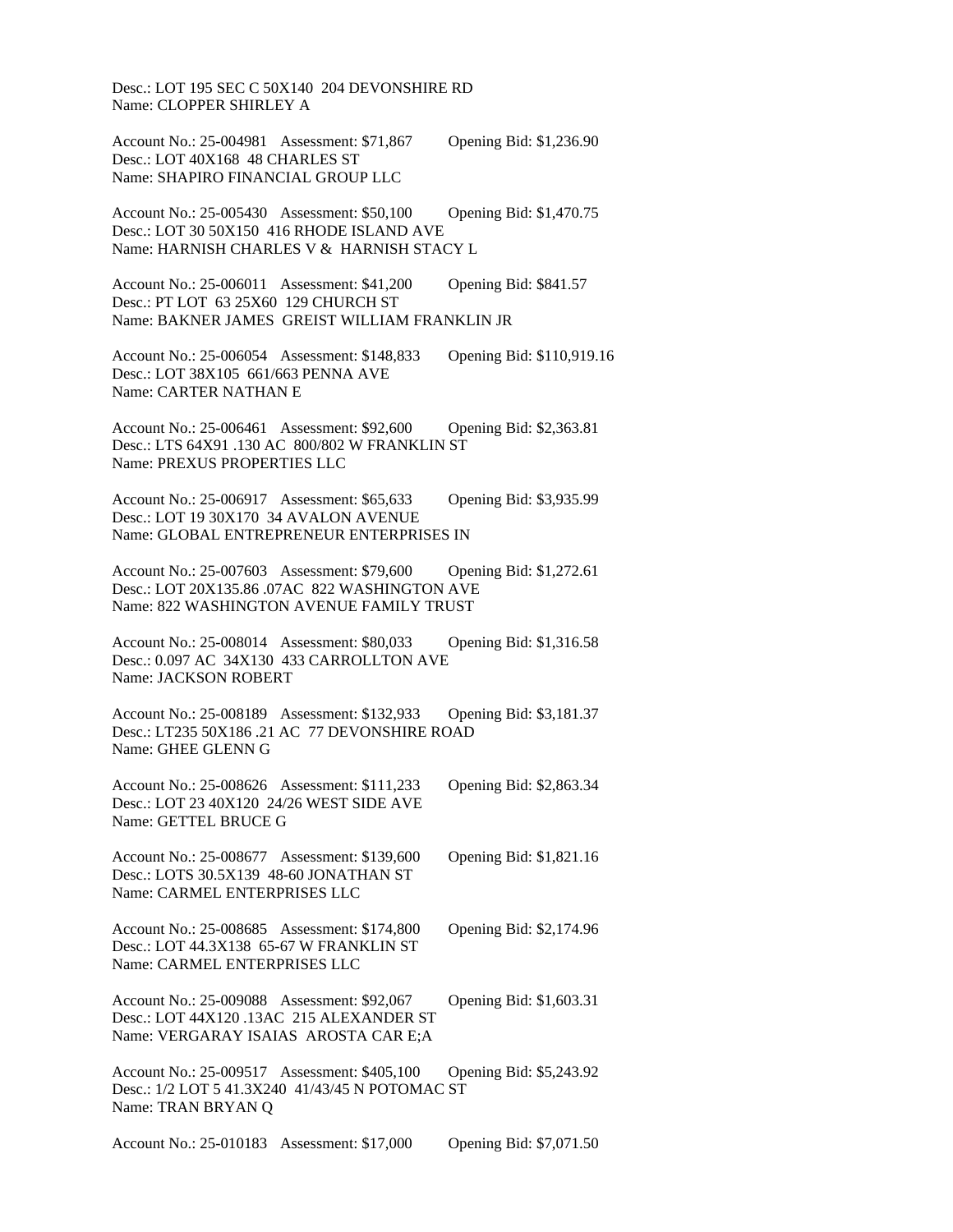Desc.: LOT 44X86 0.0874A MINERAL AVE Name: HAMBY D E S

Account No.: 25-010477 Assessment: \$61,000 Opening Bid: \$4,848.53 Desc.: LOT 228X90 W NORTH STREET Name: HARMAN JOHN W

Account No.: 25-010825 Assessment: \$547,600 Opening Bid: \$12,102.20 Desc.: LOT 90X400 645 OAK HILL AVENUE Name: PREXUS PROPERTIES LLC

Account No.: 25-011066 Assessment: \$79,200 Opening Bid: \$1,910.85 Desc.: LT 17 41X127 .13AC 718 FOREST STREET Name: LORD CHRISTOPHER MICHAEL LORD JOAN M

Account No.: 25-011198 Assessment: \$74,200 Opening Bid: \$3,299.42 Desc.: LOT 89 SEC H 50X150 423 WYOMING AVE Name: INGRAM GERALD A

Account No.: 25-011449 Assessment: \$10,000 Opening Bid: \$41,183.52 Desc.: LOT 30X80 327 JONATHAN ST Name: JONATHAN ST INVESTMENT LLC

Account No.: 25-011457 Assessment: \$10,000 Opening Bid: \$88,688.82 Desc.: LOT 31X80 329 JONATHAN ST HAGERSTOWN Name: JONATHAN ST INVESTMENT LLC

Account No.: 25-011899 Assessment: \$97,100 Opening Bid: \$1,460.50 Desc.: LT281 50X185 .21 AC 344 NOTTINGHAM RD Name: KELLER CINDY L

Account No.: 25-012070 Assessment: \$87,700 Opening Bid: \$2,076.81 Desc.: PARCEL B 81X48 .09AC 66 W NORTH ST Name: VILLA ROSARIO

Account No.: 25-012704 Assessment: \$58,133 Opening Bid: \$1,626.44 Desc.: PT LT15.4X110 0.04AC 518 CHURCH STREET Name: GEARHART JUSTIN

Account No.: 25-012909 Assessment: \$102,667 Opening Bid: \$1,254.30 Desc.: LOT 41X131 0.123AC 434-436 JONATHAN ST Name: MILLIGAN MARY JO

Account No.: 25-012917 Assessment: \$165,433 Opening Bid: \$3,856.97 Desc.: LOT 34 0.301AC 213 WOODPOINT AVE 65.35X200.38AV Name: LAMBERT CAITLIN & REYNOLDS GABRIEL

Account No.: 25-012968 Assessment: \$58,200 Opening Bid: \$16,255.59 Desc.: PT LOT 5 20X100 456 PARK PLACE Name: WHITLEY JAMES WHITLEY CALVIN

Account No.: 25-013107 Assessment: \$54,267 Opening Bid: \$1,932.23 Desc.: PT LOT 359 18X120 135 BETHEL ST Name: HOWARD RAWLE M & TAPPER LESLEY ANNE ELIZABETH

Account No.: 25-014383 Assessment: \$408,667 Opening Bid: \$5,515.43 Desc.: LOT 36.54X120 245 N POTOMAC ST Name: OSICK MICHAEL W JR OSICK ELIZABETH H TRUSTEES

Account No.: 25-014405 Assessment: \$24,400 Opening Bid: \$682.05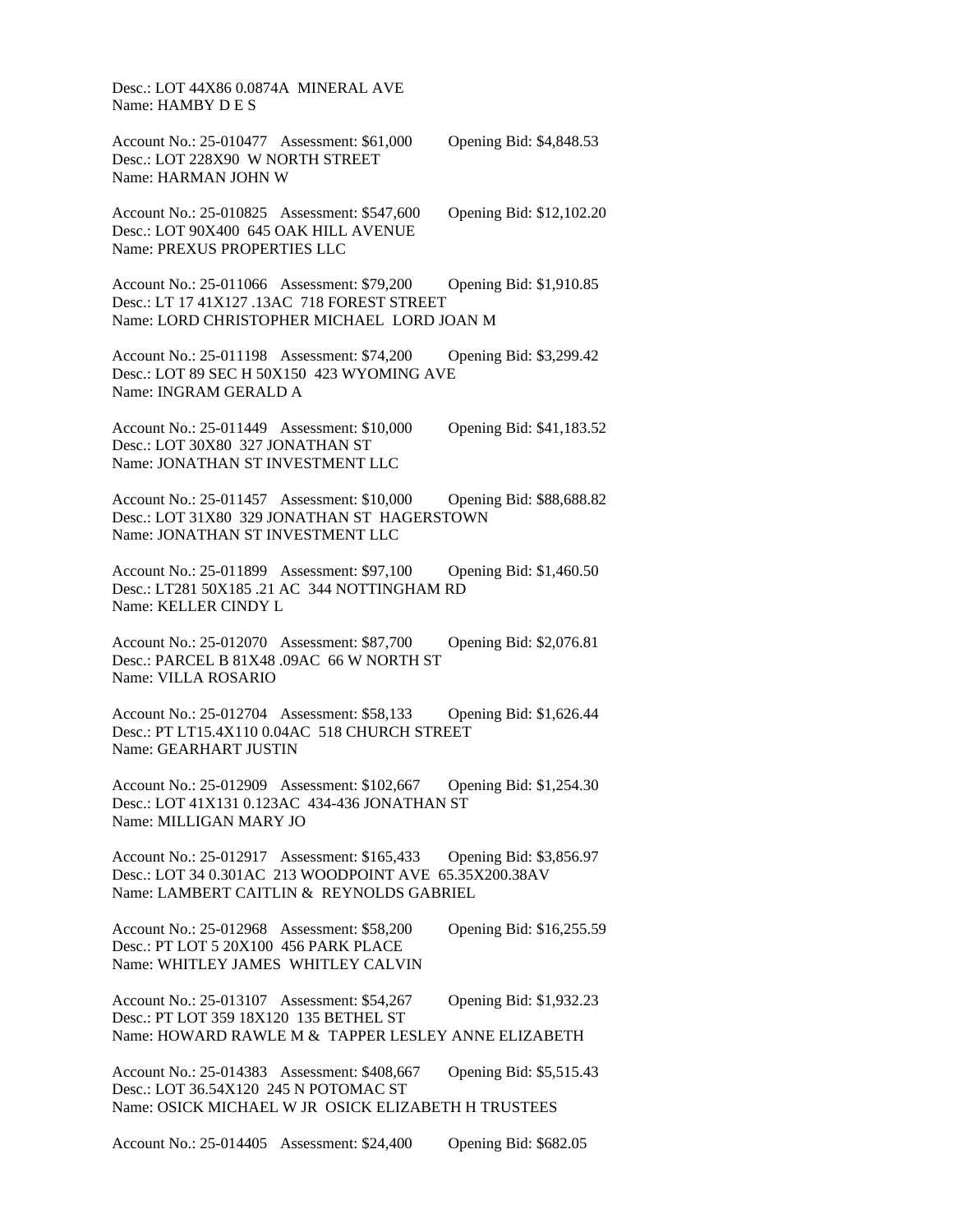Desc.: LOT 60X82 BETHEL ST Name: OSICK MICHAEL W JR OSICK ELIZABETH H TRUSTEES

Account No.: 25-015029 Assessment: \$87,233 Opening Bid: \$2,231.37 Desc.: LOT 34X140 0.11AC 708 W FRANKLIN ST Name: TROTMAN RAYMOND D& TROTMAN CYNTHIA E

Account No.: 25-016025 Assessment: \$122,400 Opening Bid: \$1,648.27 Desc.: LTS 194-195-196 1059 FLORIDA AVE HAGERSTOWN Name: WHITTINGTON CARA B

Account No.: 25-016963 Assessment: \$88,600 Opening Bid: \$38,313.79 Desc.: LOT 45X170 38-40 CHARLES ST Name: MILLS GLADYS I

Account No.: 25-017412 Assessment: \$110,533 Opening Bid: \$2,715.73 Desc.: LOT .41 ACRE 1491 SALEM AVENUE Name: BUSSARD RONNIE L JR

Account No.: 25-017617 Assessment: \$59,367 Opening Bid: \$1,055.39 Desc.: LOT 28X124 62 BETHEL STREET Name: MOSBY LENZLEA F JR

Account No.: 25-018079 Assessment: \$81,767 Opening Bid: \$2,136.17 Desc.: LOT 28X105 0.07AC 618 W FRANKLIN ST Name: PREXUS PROPERTIES LLC

Account No.: 25-018362 Assessment: \$71,300 Opening Bid: \$2,105.24 Desc.: LOT 19X156 628 W WASHINGTON ST Name: BENAVIDES MIRIAM & BENAVIDES FLORENCIO

Account No.: 25-018605 Assessment: \$21,300 Opening Bid: \$25,898.44 Desc.: 42.33X100 .097 AC 237 WINTER ST Name: CRAIG OLLEN C

Account No.: 25-018761 Assessment: \$120,600 Opening Bid: \$1,647.10 Desc.: PT LOT 80X69 .13 AC 614 HAMILTON LANE CRNR CHARLES & HAMILTON Name: RAMIREZ ALCOCER ROBERT

Account No.: 25-018869 Assessment: \$56,800 Opening Bid: \$1,611.55 Desc.: PTLT16.88X108 .05AC 717 GEORGE ST Name: PREXUS PROPERTIES LLC

Account No.: 25-019024 Assessment: \$58,500 Opening Bid: \$1,014.21 Desc.: LOT 11.52X86 IRREG 44 ALEXANDER STREET Name: PARIS & LONDON PROPERTIES LLC

Account No.: 25-019253 Assessment: \$65,500 Opening Bid: \$1,794.36 Desc.: LOT 21X108 .06AC 435 CHURCH ST Name: ROACH KARYNTHIA

Account No.: 25-019261 Assessment: \$130,900 Opening Bid: \$1,733.72 Desc.: LOT 41X115 216/218 W FRANKLIN ST Name: CARMEL ENTERPRISES LLC

Account No.: 25-019296 Assessment: \$55,600 Opening Bid: \$976.85 Desc.: LOT 41X115 214 W FRANKLIN ST Name: CARMEL ENTERPRISES LLC

Account No.: 25-019407 Assessment: \$259,500 Opening Bid: \$6,104.52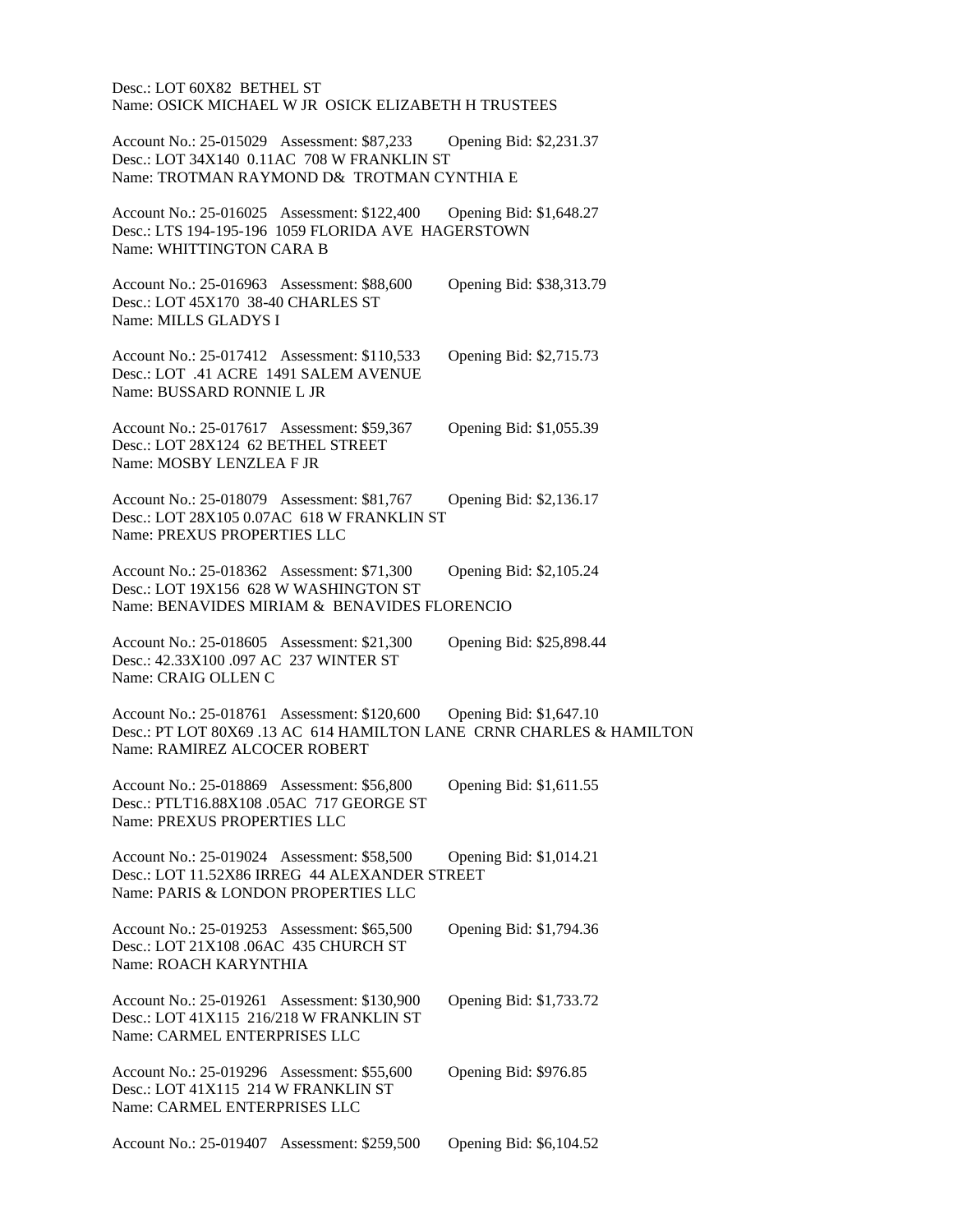Desc.: LOT 129-130 SEC H 106X140 1301 MARSHALL STREET HAGERSTOWN Name: ROBERTSON RICHARD B C JR

Account No.: 25-019768 Assessment: \$116,500 Opening Bid: \$1,668.79 Desc.: LT322 50X186 .21 AC 70 NOTTINGHAM ROAD Name: BURKHART HERNANDEZ MELANIE A

Account No.: 25-019806 Assessment: \$90,533 Opening Bid: \$2,320.39 Desc.: LOT 47X120 .13AC 109 ALEXANDER ST Name: PREXUS PROPERTIES LLC

Account No.: 25-019814 Assessment: \$66,200 Opening Bid: \$1,794.13 Desc.: PT LOT 32 16X105 733 DALE ST Name: CLEVENGER ANTHONY S & SANDI D

Account No.: 25-019865 Assessment: \$54,200 Opening Bid: \$970.38 Desc.: LOT 23X105 .06AC 624 GEORGE ST Name: TEAM TORRECILLA LLC

Account No.: 25-019970 Assessment: \$88,300 Opening Bid: \$2,253.56 Desc.: LOT 30X130 0.09AC 521 SALEM AVE Name: PREXUS PROPERTIES LLC

Account No.: 25-020197 Assessment: \$88,667 Opening Bid: \$1,611.54 Desc.: LT304 50X185 .21 AC 200 NOTTINGHAM ROAD Name: RIDER DAVID A

Account No.: 25-020634 Assessment: \$78,700 Opening Bid: \$1,209.03 Desc.: LOT 40X91 .08 AC 60 CHARLES ST CRNR CHARLES & HAMILTON Name: RAMIREZ ALCOCER ROBERT

Account No.: 25-020685 Assessment: \$65,467 Opening Bid: \$1,793.66 Desc.: PT LOT 73/74 17X70 119 WINTER ST Name: LEE & LEE LLC

Account No.: 25-021576 Assessment: \$64,367 Opening Bid: \$26,849.34 Desc.: LOT 14X108 .04 ACR 623 GEORGE ST HAGERSTOWN Name: MAHONE WILLIAM ROGER

Account No.: 25-021975 Assessment: \$74,933 Opening Bid: \$1,992.57 Desc.: 1/2 LOT 11 20X112 35 WEST SIDE AVE Name: ROACH KARYNTHIA I

Account No.: 25-022068 Assessment: \$107,000 Opening Bid: \$832.66 Desc.: LOT 6 SEC H 50X150 1030 SALEM AVE Name: 1030 SALEM AVENUE FAMILY TRUST

Account No.: 25-022777 Assessment: \$82,800 Opening Bid: \$858.96 Desc.: LOT 0.08 ACRE 424 JONATHAN ST Name: MELENDEZ MARIA ROSA

Account No.: 25-023803 Assessment: \$136,867 Opening Bid: \$1,899.12 Desc.: PTLT 146 LT 145 .26A 511 RHODE ISLAND AVE

Name: RODRIGUEZ JOSE ANGEL CRUZ PEDRAZA JOSE HECTOR TOLEDO

Account No.: 25-024117 Assessment: \$44,900 Opening Bid: \$30,345.22 Desc.: PT LT 12 0.045 ACRES 453 PARK PLACE Name: SCOTT RONALD E & SCOTT JESSICA T

Account No.: 25-024540 Assessment: \$72,367 Opening Bid: \$51,764.47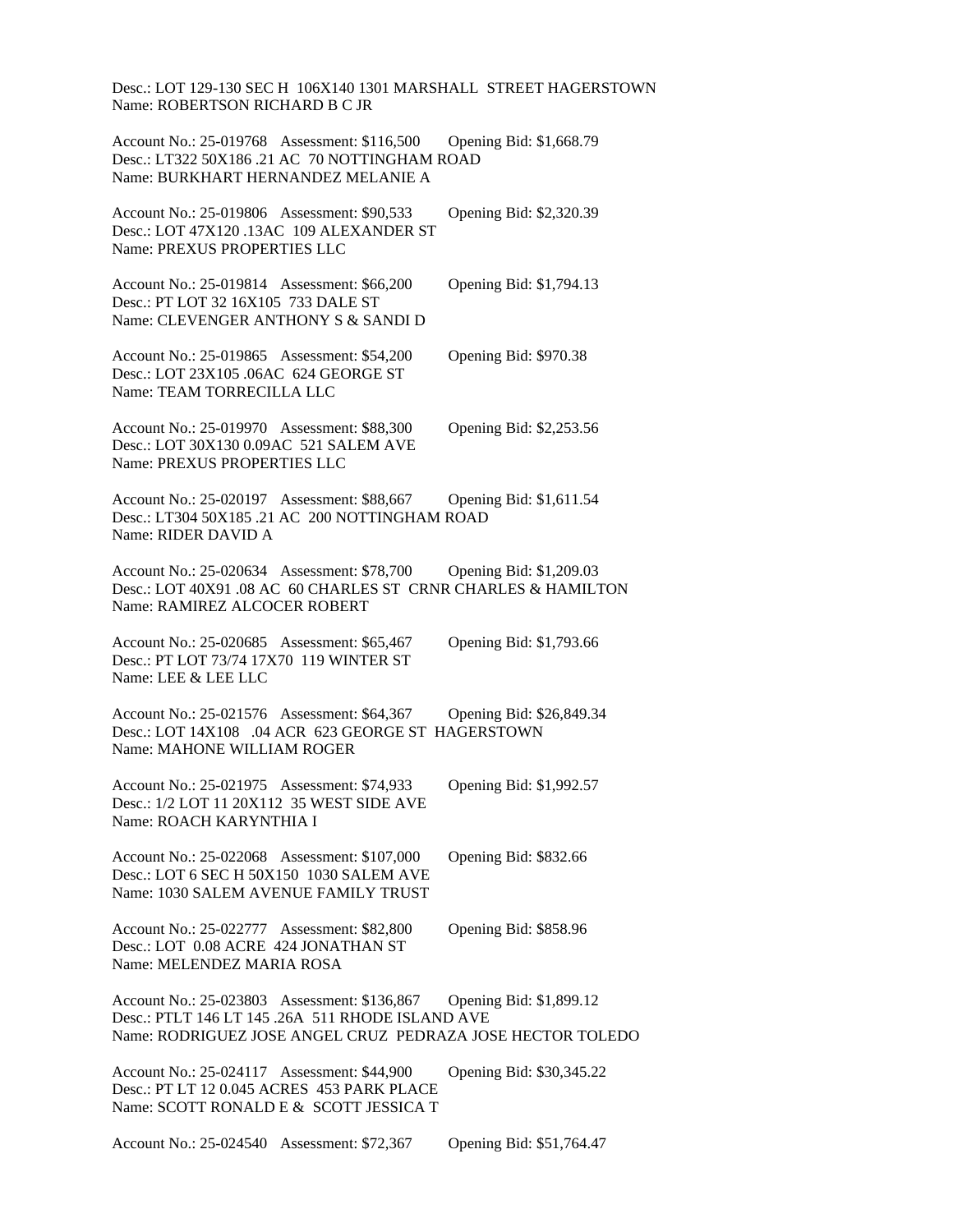Desc.: 0.082 ACRES 413 1/2 415 GEORGE ST Name: SUKHI SATNAM LLC

Account No.: 25-025121 Assessment: \$10,000 Opening Bid: \$10,101.49 Desc.: LOT 21X95 574 PEN MAR AVE Name: TAYLOR STANFORD M

Account No.: 25-025148 Assessment: \$10,000 Opening Bid: \$35,417.14 Desc.: PT LOT 21X102 572 PENMAR AVE Name: TAYLOR STANFORD M

Account No.: 25-025512 Assessment: \$118,967 Opening Bid: \$2,891.05 Desc.: LTS 19&20 60X140 337 LINANORE AVE Name: TRACY TAMMY L

Account No.: 25-025628 Assessment: \$10,000 Opening Bid: \$21,507.87 Desc.: LOT 15X100 .03 AC 206 N JONATHAN ST Name: TRYMAN JAMES JR

Account No.: 25-026004 Assessment: \$10,000 Opening Bid: \$69,931.85 Desc.: PT LOT 333 20X83 337 JONATHAN ST Name: SUMMERS CHARLES F

Account No.: 25-026276 Assessment: \$116,333 Opening Bid: \$746.71 Desc.: 0.139 AC 22 & 24 BETHEL STREET Name: MANOR CAPITAL LLC

Account No.: 25-026314 Assessment: \$148,167 Opening Bid: \$2,008.79 Desc.: 1/2 LOT 86/87 90X200 343 KEY AVE Name: WEAGLY GEORGE F JR

Account No.: 25-026853 Assessment: \$40,000 Opening Bid: \$56,842.01 Desc.: LOT 20X82 335 JONATHAN ST Name: JONATHAN ST INVESTMENT LLC

Account No.: 25-027310 Assessment: \$79,567 Opening Bid: \$2,089.96 Desc.: LOT 41X120 .12AC 125 ALEXANDER STREET Name: PREXUS PROPERTIES LLC

Account No.: 25-030346 Assessment: \$89,233 Opening Bid: \$2,482.06 Desc.: LOT 20 0.11 AC 356 YORKSHIRE DR Name: BEY RAKEM M

Account No.: 25-032454 Assessment: \$10,000 Opening Bid: \$29,541.94 Desc.: LOT 15X100 .03 AC 208 N JONATHAN ST Name: MINOR PAULETTA

Account No.: 25-033132 Assessment: \$230,433 Opening Bid: \$1,751.33 Desc.: LOT 55 .16 AC 17542 PATTERSON DRIVE HAGERS CROSSING Name: MAHULLO ZACHARIAH MUSSA NGUNGATI NORHA Z

Account No.: 25-033256 Assessment: \$232,000 Opening Bid: \$654.91 Desc.: LOT 66 .18 ACRES 17557 SHALE DRIVE HAGERS CROSSING Name: PRICE DWIGHT E & PRICE LOVISE A

Account No.: 25-036255 Assessment: \$159,400 Opening Bid: \$1,229.13 Desc.: LOT T40 .05 AC 17613 GETTYSBURG WAY HAGERS CROSSING Name: NELSON PATRICIA R

Account No.: 25-037251 Assessment: \$166,000 Opening Bid: \$3,906.18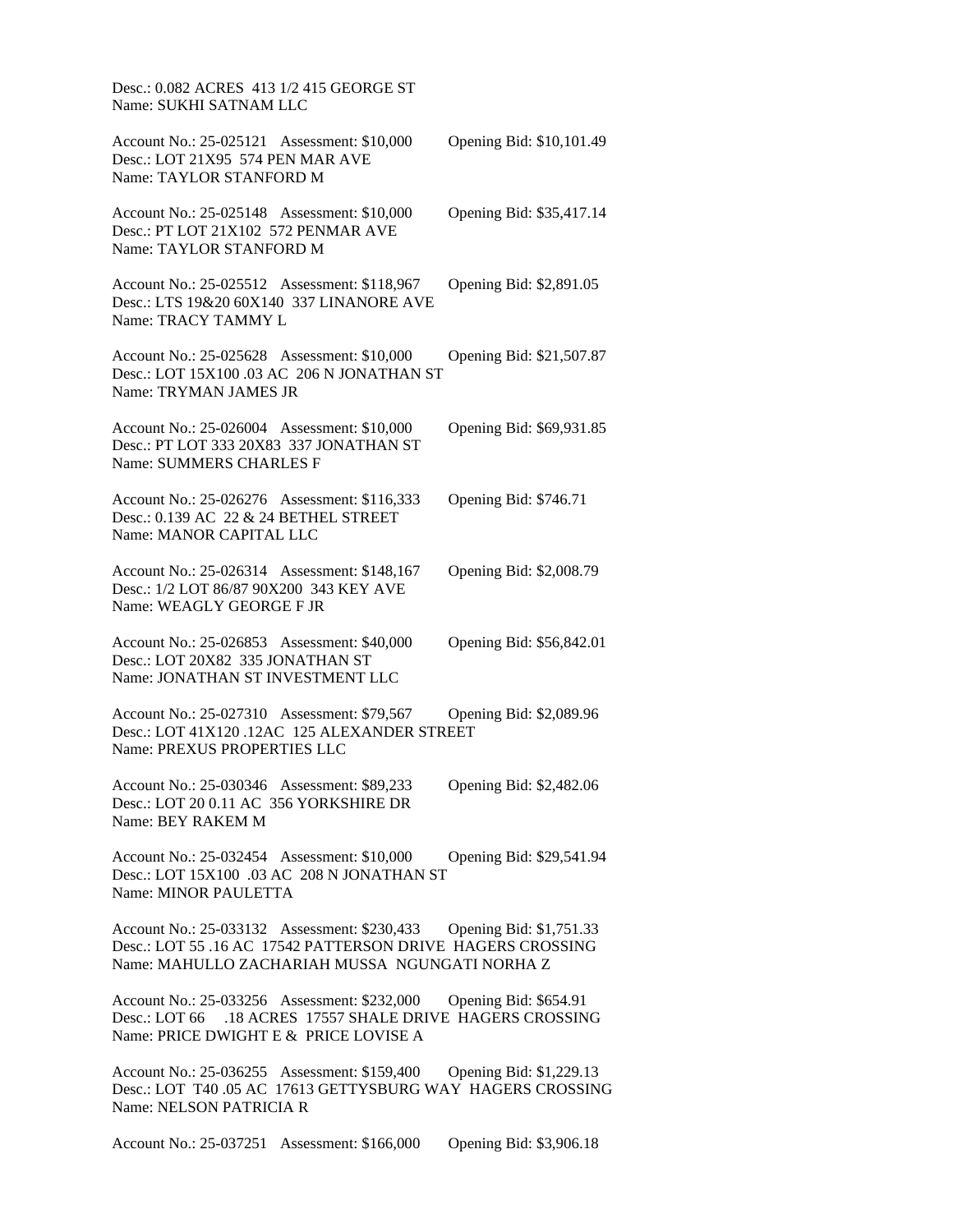Desc.: LOT T113 .08 AC 12503 ATLANTA CT HAGERS CROSSING PH 1 Name: FIVE STARS LLC

Account No.: 25-037987 Assessment: \$167,233 Opening Bid: \$1,324.14 Desc.: LOT T178 .05 AC 17676 POTTER BELL WAY HAGERS CROSSING PH 1 Name: JOHNSON STEPHEN C

Account No.: 25-038843 Assessment: \$146,167 Opening Bid: \$1,907.66 Desc.: LOT T256 .05 AC 17614 SLATE WAY HAGERS CROSSING PH 1 Name: ASHRAF NAHEED & MIR SARIM M

Account No.: 25-038908 Assessment: \$173,433 Opening Bid: \$2,185.53 Desc.: LOT T261 .08 AC 17602 SLATE WAY HAGERS CROSSING PH 1 Name: ASHRAF NAHEED & MIR SARIM R

Account No.: 25-039475 Assessment: \$482,000 Opening Bid: \$5,330.31 Desc.: PARCEL 4 4.82 ACRES NE/S SALEM AVE Name: COLLEGIATE PROJECT ASSOCIATES LLC

Account No.: 25-039483 Assessment: \$325,000 Opening Bid: \$3,730.24 Desc.: PARCEL 5 3.25 AC NE/S SALEM AVE Name: COLLEGIATE PROJECT ASSOCIATES LLC

Account No.: 25-064996 Assessment: \$182,633 Opening Bid: \$2,253.70 Desc.: PTLTS 92-93-94 .44AC 410 KEY CIRCLE TALAWANDA HEIGHTS Name: MAGAHA TERESA A

Account No.: 25-066308 Assessment: \$320,767 Opening Bid: \$3,861.89 Desc.: LOT 150 .22 ACRE 12609 CHAMBLISS DR HAGERS CROSSING PHASE Name: FOTSO CHARLES ET AL KAMGA JULIENNE FELICITE SIKA

Account No.: 25-066310 Assessment: \$303,633 Opening Bid: \$2,164.80 Desc.: LOT 152 .20 ACRE 12603 CHAMBLISS DR HAGERS CROSSING PHASE Name: SAWYERR MIATTA

Account No.: 25-066316 Assessment: \$309,467 Opening Bid: \$3,740.57 Desc.: LOT 158 .23 ACRE 12617 ROSENCRANS DR HAGERS CROSSING PHASE Name: MOORE KATRICE MARTIN JUAN MARQUETTE

Account No.: 25-066332 Assessment: \$337,100 Opening Bid: \$4,037.25 Desc.: LOT 174 .21 ACRE 17418 FITZHUGH CT HAGERS CROSSING PHASE Name: MORGADINHO DANIEL

Account No.: 25-066340 Assessment: \$355,233 Opening Bid: \$2,309.84 Desc.: LOT 182 .19 ACRE 17452 FITZHUGH CT HAGERS CROSSING PHASE Name: ZUBERI MATED TADESSE WHITE MATED LESLIE

Account No.: 25-066449 Assessment: \$48,800 Opening Bid: \$1,970.79 Desc.: LOT 136 .19 ACR 12730 WALLACE COURT HAGERS CROSSING PH II Name: SCOTT TIFFANY S GRAY NICOLE D

# **DISTRICT TWENTY-SIX**

Account No.: 26-001633 Assessment: \$50,900 Opening Bid: \$1,006.10 Desc.: 1/2 LOT 1 50X288 11133 GLENSIDE AVE Name: KATRANDJIYSKI ROBERTO

Account No.: 26-002222 Assessment: \$226,967 Opening Bid: \$1,231.82 Desc.: LOTS 123/124 100X181 11424 ENGLEWOOD ROAD Name: BINAU JAMES F & MYRA I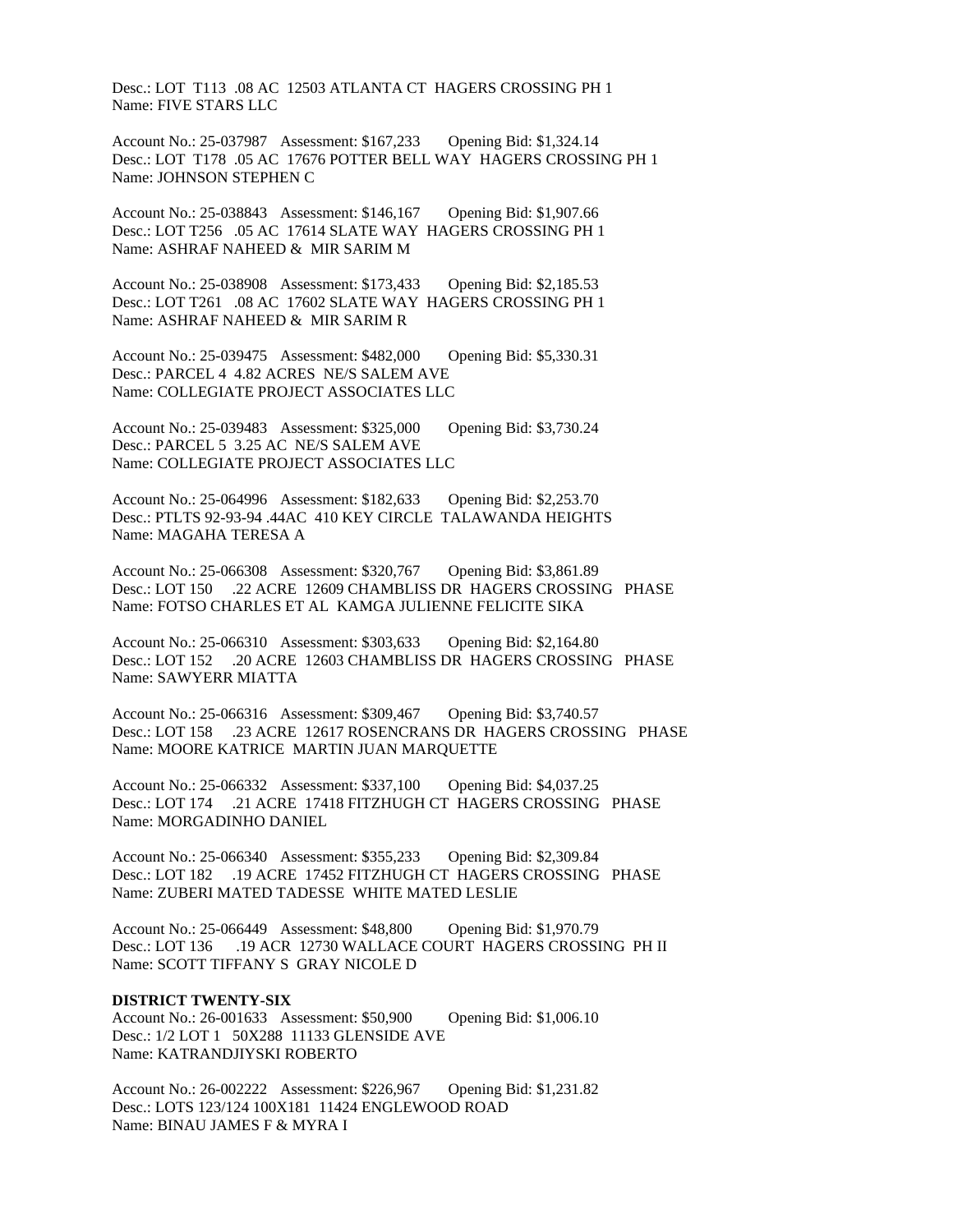Account No.: 26-006392 Assessment: \$93,500 Opening Bid: \$1,078.85 Desc.: LOT 165 50X200 .23AC 944 LINWOOD RD Name: PROPERTY PROCUREMENT PROFESSIONALS

Account No.: 26-006899 Assessment: \$33,200 Opening Bid: \$4,669.20 Desc.: 0.39 ACRES MINER AVE Name: CUNNINGHAM RUTH ANN DOMER

Account No.: 26-011213 Assessment: \$99,200 Opening Bid: \$1,548.38 Desc.: LOT 33 50X150 .17AC 11211 HOLLYWOOD ROAD Name: HARMAN JOHN W

Account No.: 26-011833 Assessment: \$42,500 Opening Bid: \$909.04 Desc.: PTLT 53-54 40X100 GAY STREET HALFWAY Name: L & J DEVELOPMENT GROUP LLC

Account No.: 26-014131 Assessment: \$113,333 Opening Bid: \$1,709.43 Desc.: LOT 38 50X150 .17AC 17528 LEXINGTON AVE Name: SWIFT JONATHAN & SWIFT ROBIN SHUMAKER

Account No.: 26-015561 Assessment: \$166,500 Opening Bid: \$2,315.26 Desc.: LT25 PT26 77X162AV 11236 GREENMOUNT AVE 0.34 AC Name: KING GREGORY L ET AL

Account No.: 26-018862 Assessment: \$155,033 Opening Bid: \$2,950.08 Desc.: 0.49 ACRES 10650 DOWNSVILLE PIKE Name: WASTLER JOHN D

Account No.: 26-022509 Assessment: \$123,333 Opening Bid: \$2,276.68 Desc.: LOT 12 50X300 .34AC 17544 VIRGINIA AVE Name: CARLITOS TREE SERVICE & HOME RENOVATIONS LLC

Account No.: 26-024269 Assessment: \$167,233 Opening Bid: \$2,323.62 Desc.: LT GM9 SEC D 0.23AC 17518 GREEN MEADOW LN WOODMOOR Name: CLARK JOHN LLOYD III

Account No.: 26-028663 Assessment: \$145,133 Opening Bid: \$2,911.76 Desc.: 0.22 ACRES 10910 BOWER AVE Name: SUNDERLAND WILLIAM J L/E

Account No.: 26-041090 Assessment: \$46,100 Opening Bid: \$950.64 Desc.: LOT 7 50X195 0.22 AC GREENMOUNT AVE FRIENDSHIP PARK Name: DERR JENNIE D

Account No.: 26-042054 Assessment: \$239,533 Opening Bid: \$1,763.69 Desc.: LOT 11 0.224AC 16911 CAVALRY DRIVE TAMMANY HGHTS NORTH Name: OLSON GLENN L & FLORENCE S

#### **DISTRICT TWENTY-SEVEN**

Account No.: 27-004105 Assessment: \$908,500 Opening Bid: \$5,521.96 Desc.: LOT 1.19 ACRES 1925 PENNA AVE Name: HIT OR MISS GALLERIES LLC

Account No.: 27-005551 Assessment: \$161,700 Opening Bid: \$2,286.28 Desc.: LOT 87 SEC E .54 AC 16816 PETMAR CIR Name: LIGHT TIMOTHY C & LIGHT CHERYL A

Account No.: 27-005594 Assessment: \$179,400 Opening Bid: \$2,462.26 Desc.: LOT 2 .23 ACRES 13923 PENNSYLVANIA AVE E/S RT 11 Name: JOHNSON CARL & JOHNSON NANCY